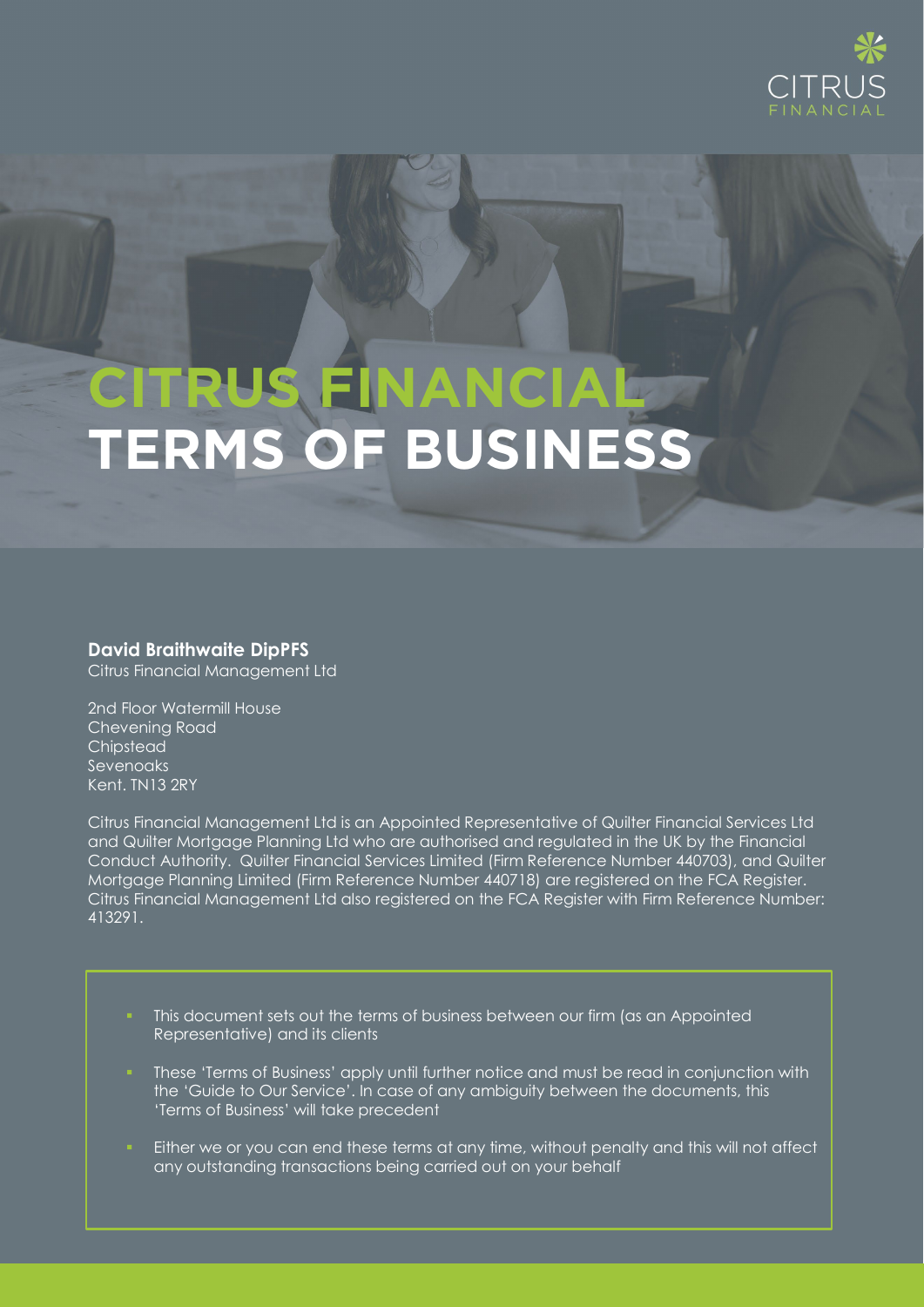

| CONFIRMATION OF MY ADVICE AREAS                       | 3  |
|-------------------------------------------------------|----|
| CONFIRMATION OF WHOSE PRODUCTS I OFFER                |    |
| WHAT YOU WILL PAY FOR MY SERVICES                     |    |
| ONGOING SERVICE & FEES                                | 12 |
| MORTGAGE & PROTECTION - ONGOING SERVICES & FEES       | 16 |
| OTHER IMPORTANT INFORMATION WE FEEL YOU OUGHT TO KNOW |    |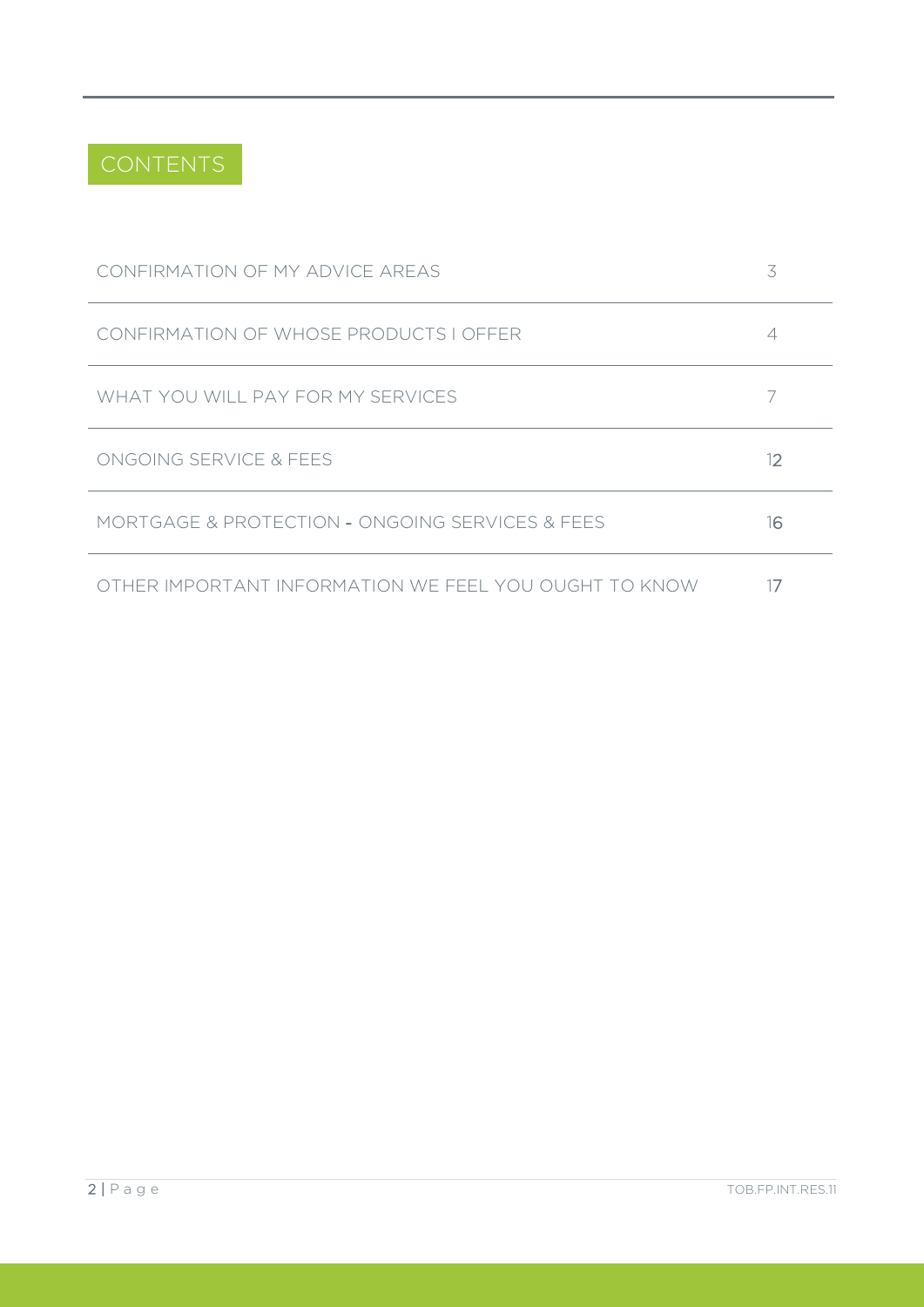# CONFIRMATION OF MY ADVICE AREAS

| <b>Investment</b> |                                                                                                                                                                                                                                                               |  |
|-------------------|---------------------------------------------------------------------------------------------------------------------------------------------------------------------------------------------------------------------------------------------------------------|--|
|                   | Advice – I will advise and make a recommendation for you after I have assessed your<br>needs.                                                                                                                                                                 |  |
|                   | No advice – You will not receive advice or a recommendation from me. I may ask<br>some questions to narrow down the selection of products that I will provide details on.<br>You will then need to make your own choice about how to proceed.                 |  |
| <b>Mortgages</b>  |                                                                                                                                                                                                                                                               |  |
|                   | I will advise and make a recommendation for you after I have assessed your needs.                                                                                                                                                                             |  |
|                   | You will not receive advice or a recommendation from me. I may ask some questions<br>to narrow down the selection of products that I will provide details on. You will then<br>need to make your own choice about how to proceed.                             |  |
| <b>Insurance</b>  |                                                                                                                                                                                                                                                               |  |
|                   | I will advise and make a recommendation for you after I have assessed your needs for<br>Life Assurance, Critical Illness, Income Protection, Accident Sickness & Unemployment,<br>Home Insurance, and Private Medical Insurance as an insurance intermediary. |  |
|                   | You will not receive advice or a recommendation from me. I may ask some questions<br>to narrow down the selection of products that I will provide details on. You will then<br>need to make your own choice about how to proceed.                             |  |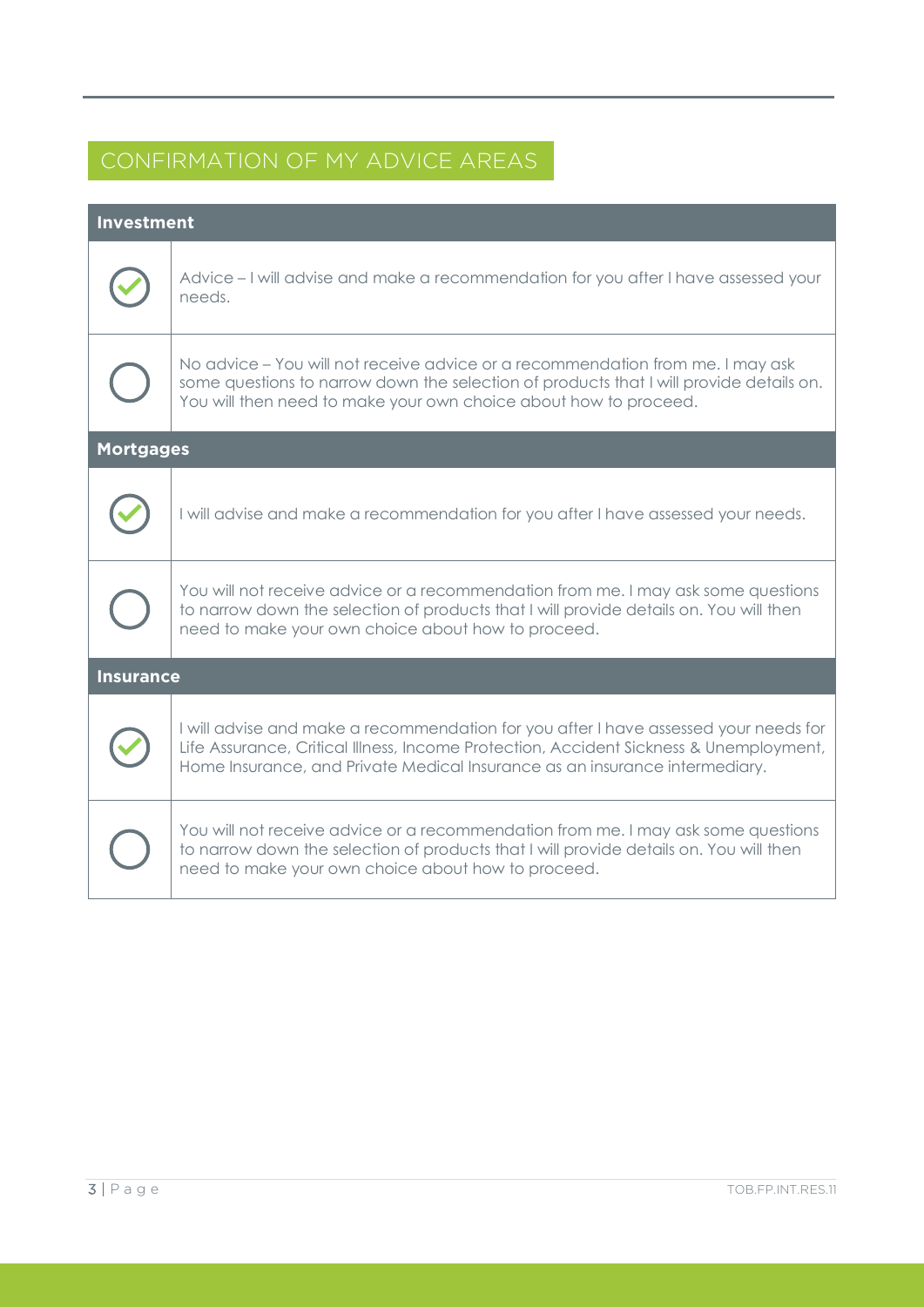# CONFIRMATION OF WHOSE PRODUCTS I OFFER

# **Investment**



**Restricted advice** – My recommendation will be limited to suitable investment and pension products from a panel of leading investment companies. I will be happy to provide you with a list of the companies on the panel at your request.

# **Mortgages Residential** We offer a mortgage review service that is representative of the whole of the market, but not deals that you can only obtain by going direct to a lender. We do not provide advice on 2nd charge mortgages or bridging loans. Where clients have a need for these types of loan, we will refer you to a specialist broker. **Business Buy to Let & Consumer Buy to let** We offer a mortgage review service that is representative of the whole of the market, but not deals that you can only obtain by going direct to a lender. We do not provide advice on 2nd charge mortgages or bridging loans. Where clients have a need for these types of loan, we will refer you to a specialist broker. We only offer mortgages from a limited number of lenders. We only offer mortgages from a single lender **Insurance** We offer products from the whole of the market based on a fair and personal analysis of the market for Private Medical Insurance. We offer products from a range of insurers based on a fair and personal analysis of the market for Life, Critical Illness, Income Protection and Whole of Life Insurance products from a panel of leading insurers. Ask us for a list of insurers we offer insurance from. We offer General insurance\* products from Legal & General. \*If Legal & General cannot insure you for Buildings and Contents, we may use a range of other providers. We offer Life, Critical Illness, Private Medical Insurance, Income Protection, Whole of Life, and General Insurance products from a range of insurers.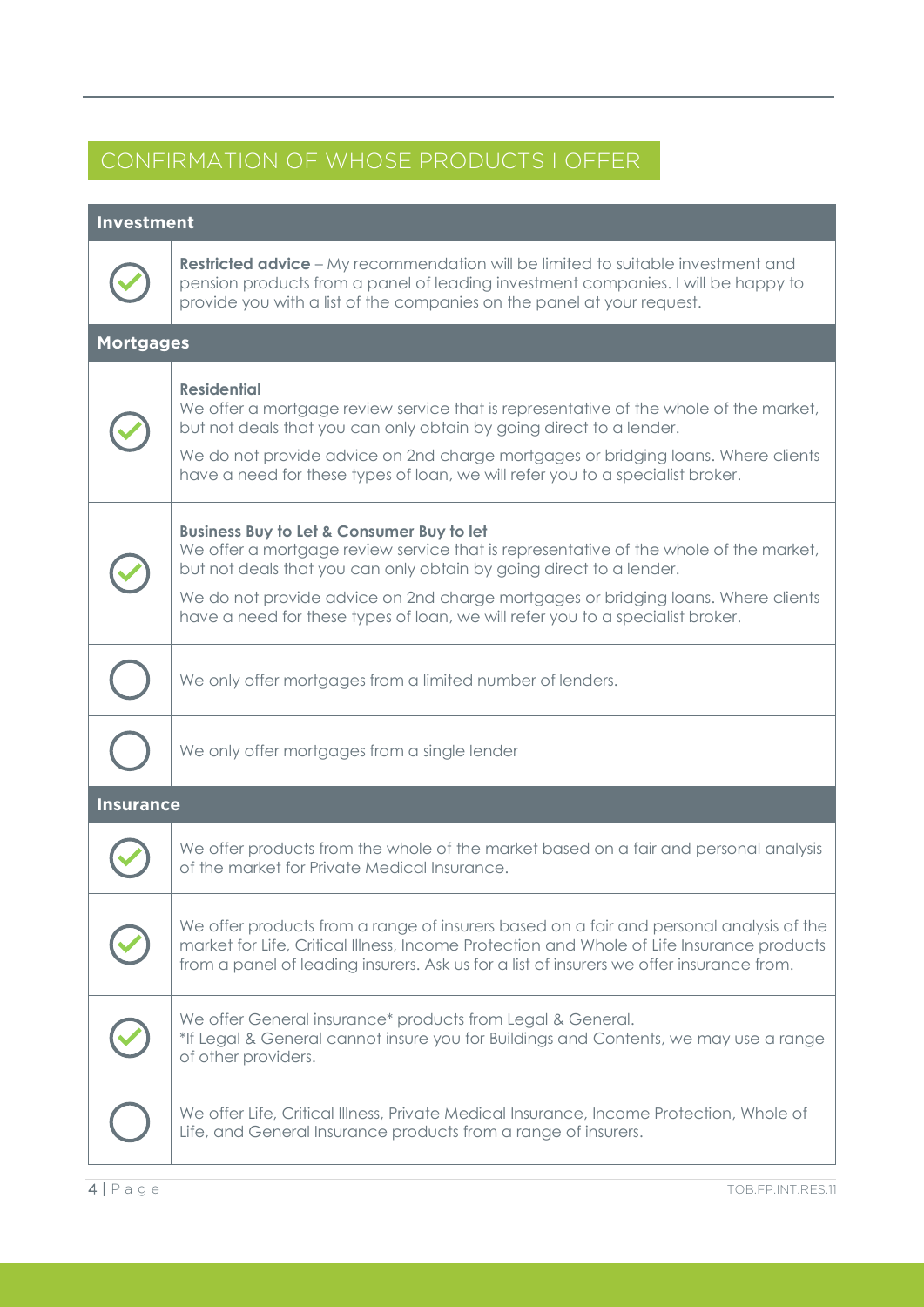# WHAT YOU WILL PAY FOR MY SERVICES

# **Investment Standard fees** – where you wish to take advantage of our full advice process, or our ongoing service options. These are shown by way of implementation and ongoing service fees, and it is likely that no VAT is due on these fees. **Ad hoc fees** – where you do not wish to subscribe to an ongoing service, or where you want specific advice or project work. It is likely that VAT may be due on these fees. **Mortgages For residential mortgages** We charge a fee of £297.00. This fee is for advice, research, recommendation, implementation (e.g., application, administration of arranging the loan). We will also be paid by commission from the lender. Our fee is payable on application. **Should you wish, you can request to view the commission rates from each of the lenders we have considered at the time that we make our recommendation to you. NB- The amount of commission will vary depending on individual circumstances, the lender and product. The exact amount of the commission will be explained to you before you apply for a loan. Business Buy To Let; Consumer Buy To let:** We charge a fee of £397.00. This fee is for advice, research, recommendation, implementation (e.g. application, administration of arranging the loan). We will also be paid by commission from the lender. Our fee is payable on application. **Should you wish, you can request to view the commission rates from each of the lenders we have considered at the time that we make our recommendation to you. NB- The amount of commission will vary depending on individual circumstances, the lender and product. The exact amount of the commission will be explained to you before you apply for a loan.** No fee. We will be paid by commission from the lender. Or you could choose a fee only option where you will pay a fee of (enter amount or percentage) and we will pass on any commission paid by the lender to you. Should you wish, you can request to view the commission rates from each of the lenders we have considered at the time that we make our recommendation to you. **NB- The amount of commission will vary depending on individual circumstances, the lender and product. The exact amount of the commission will be explained to you before you apply for a loan.**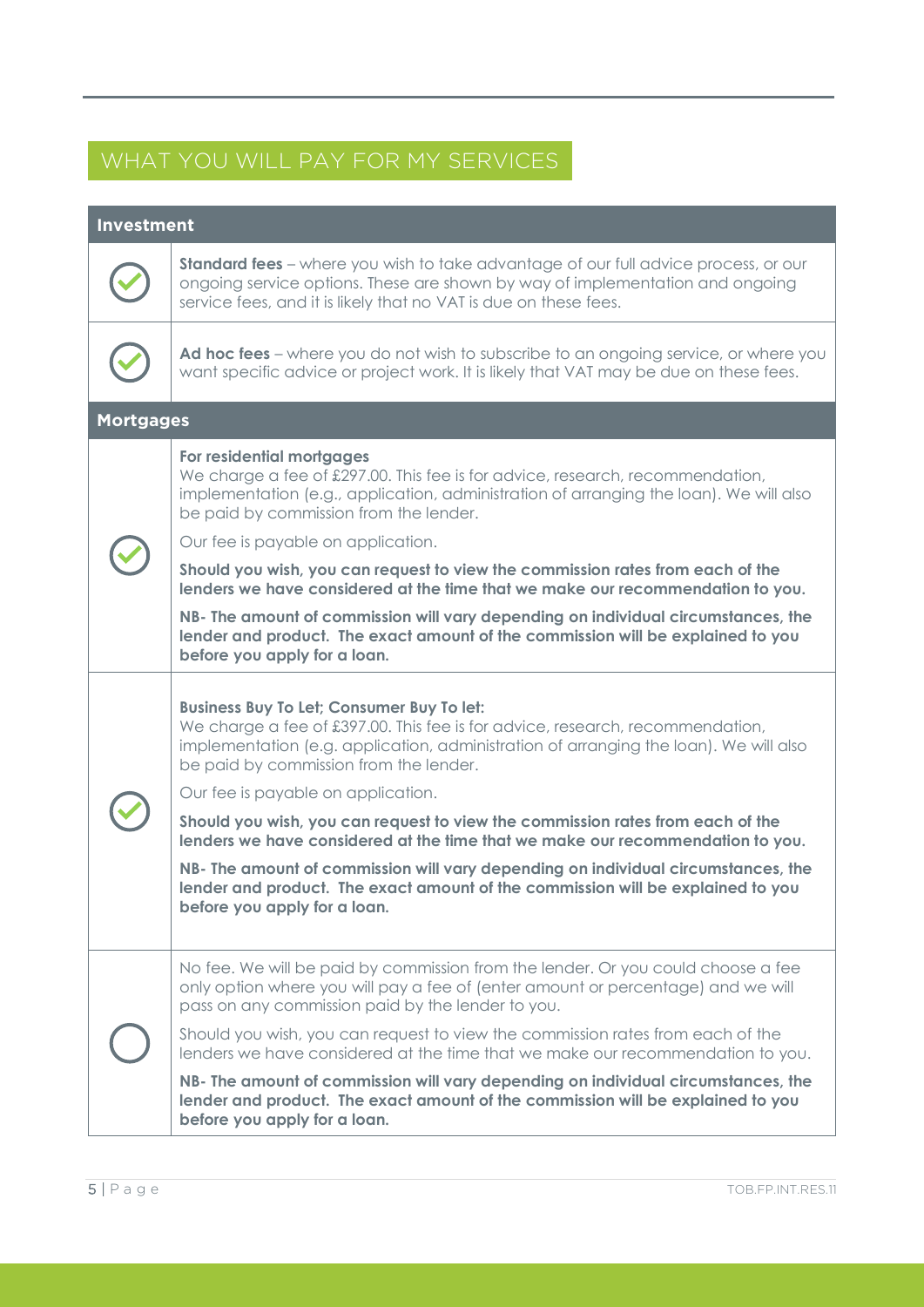|                                                                                                                                        | If you ask us to refer you to a specialist broker for 2nd charge lending, we will receive<br>a payment from the broker if they arrange a loan for you.<br>The amount of the payment will vary according to circumstances but will typically be<br>between a minimum sum of £500.00 and a maximum sum of £2,000, approximately<br>35% of the sum received by the specialist broker.<br>So, for example on a fee of £1,000 we would receive £350.00. |  |
|----------------------------------------------------------------------------------------------------------------------------------------|----------------------------------------------------------------------------------------------------------------------------------------------------------------------------------------------------------------------------------------------------------------------------------------------------------------------------------------------------------------------------------------------------------------------------------------------------|--|
| You will receive a mortgage illustration when considering a particular mortgage, which will tell<br>you about any fees relating to it. |                                                                                                                                                                                                                                                                                                                                                                                                                                                    |  |
| <b>Refund of mortgage fees</b>                                                                                                         |                                                                                                                                                                                                                                                                                                                                                                                                                                                    |  |
| If we charge you a fee, and your mortgage does not go ahead, you will receive:                                                         |                                                                                                                                                                                                                                                                                                                                                                                                                                                    |  |
|                                                                                                                                        | No refund.                                                                                                                                                                                                                                                                                                                                                                                                                                         |  |
|                                                                                                                                        | A full refund if the lender rejects your application.                                                                                                                                                                                                                                                                                                                                                                                              |  |
| <b>Insurance</b>                                                                                                                       |                                                                                                                                                                                                                                                                                                                                                                                                                                                    |  |
|                                                                                                                                        | No fee for Life Assurance, Critical Illness, Income Protection, Accident Sickness &<br>Unemployment, Home Insurance, and Private Medical Insurance. We will be paid by<br>commission from the company, that has already been included in the premium.                                                                                                                                                                                              |  |
|                                                                                                                                        | A fee.                                                                                                                                                                                                                                                                                                                                                                                                                                             |  |
| You will receive a quotation which will tell you about any other fees relating to any particular<br>insurance policy.                  |                                                                                                                                                                                                                                                                                                                                                                                                                                                    |  |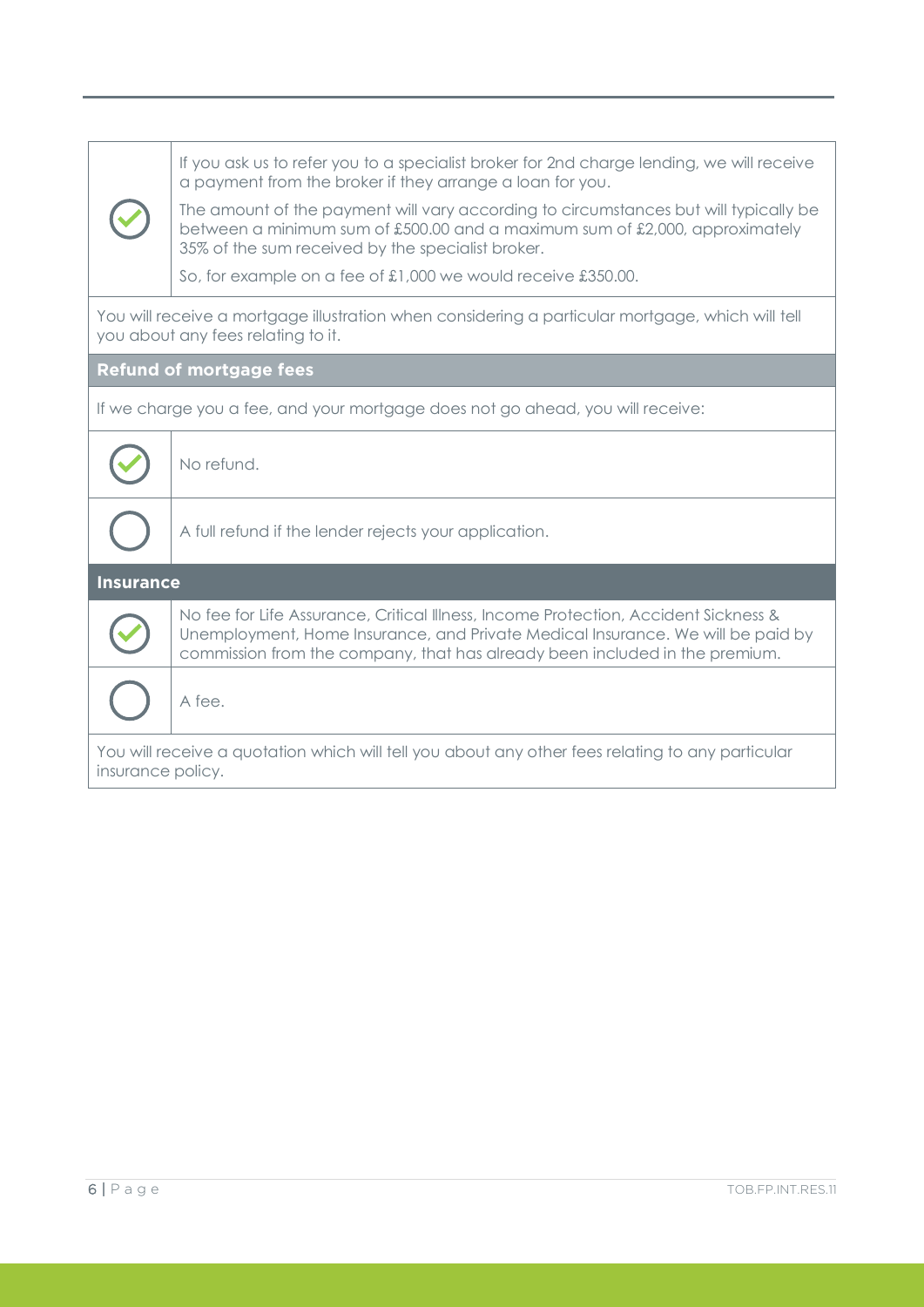# WHAT YOU WILL PAY FOR MY SERVICES

As your adviser I will be paid by you for the advice I give you both initially and ongoing.

You will not incur any fees until we have agreed what they will be.

The sections below set out the different ways in which I can calculate the correct level of fee for the initial advice. Only one of these will apply and once I have a better understanding of your situation, I will confirm the appropriate fee structure and be able to give you the actual fee amount that will apply to you.

We will act as the intermediary between the product provider(s) and you with a view to arranging the purchase of the Retail Investment Products as we have agreed.

Unless otherwise explained the fees below will cover a full advice process: understanding your current situation, objectives, attitude to risk, research to identify suitable solutions, documenting our recommendations and implementing the agreed solutions.

Fees for the design, production and implementation of a financial strategy are calculated as follows:

# **INITIAL FEES:**

# **1. Percentage of amount invested**

#### **In respect of Lump Sum Investments and Single Premium Pensions** The fee is calculated according to the size of the transaction, as set out below:

#### **Initial fees:**

When our work involves investing a lump sum of money, our fees are:

- 5% on first £150,000,
- <sup>3</sup> 3% on the next £100,000 and
- 2% on any balance
- Our typical charge for an investment of £75,000 would be £2,250, which is 3% of sum invested.
- Our typical charge for an investment of £100,000 would be £3,000, which is 3% of sum invested.

All investments, no matter how small, require a certain amount of work, therefore the fee will typically be higher, as a percentage of the amount invested, for smaller investments than larger ones.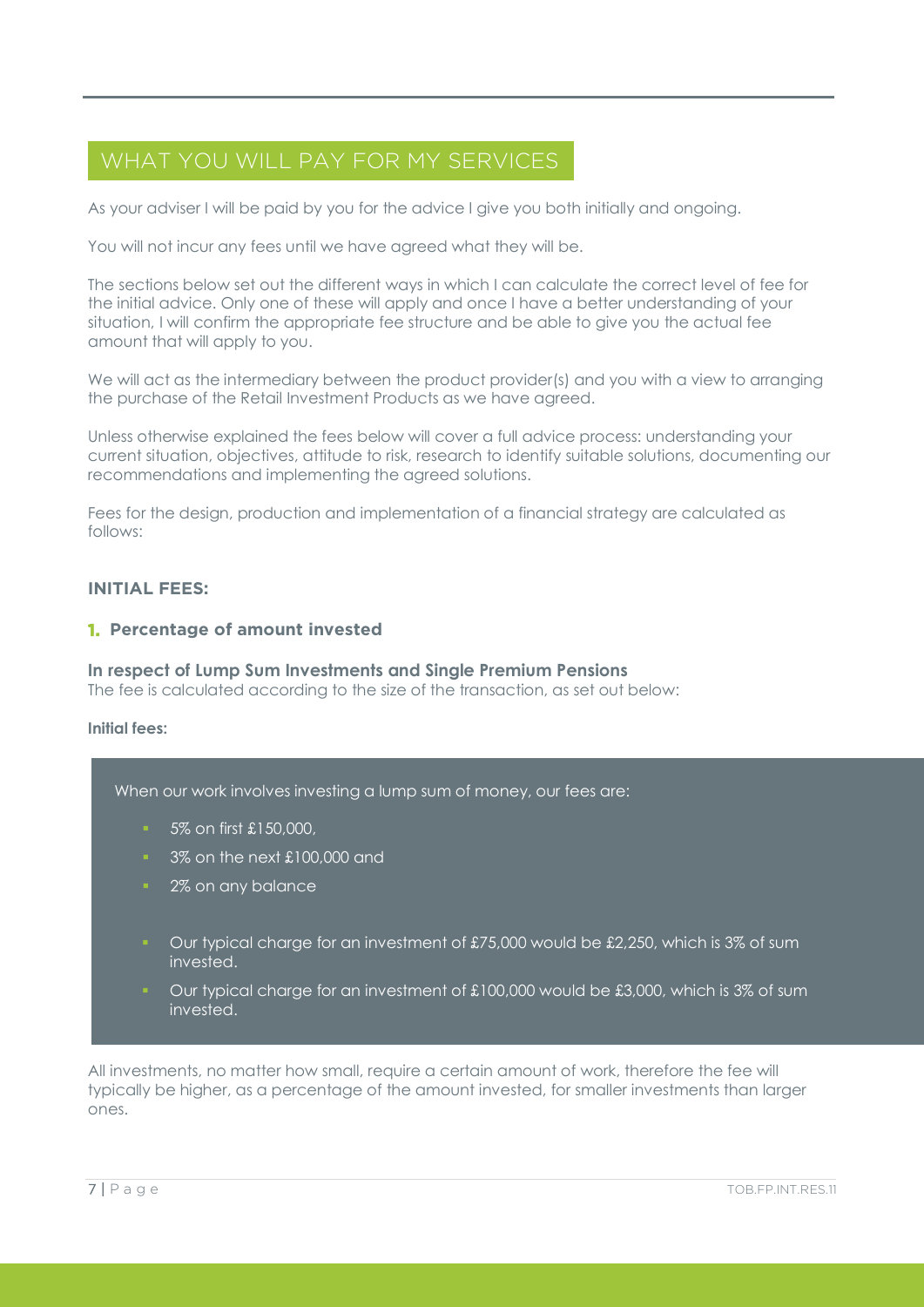# **Regular contributions**

Should you invest through regular contributions, our range of fees taken over 12 months are:

- Max 50% of the first £250 of monthly contributions
- Max 30% of the next £500 of monthly contributions
- Max 10% over £750pm.

Our typical fees is 30% of the first year's contributions For regular contributions of £150 per month, this would equate to £540. (12 x £150 x 0.3)

For contributions above £250 per month our typical charge is 30% of the first £250 and 10% of the excess

For regular contributions of £300 per month this would equate to £960. (12 x £250 x 0.3 plus 12 x £50 x 0.1)

The fees outlined above are raised when the investment is made, and it is likely that no VAT is due on these fees.

If you ask us to stop work after agreeing to these fees you will be invoiced a minimum fee of £500.

If detailed recommendations with illustrations have not been provided and discussed with you at this point; it is likely that VAT is due on these fees.

# **2. Hourly Rate**

Our fee may be based on the amount of time involved to undertake work at the following hourly rates:

| Advice - Diploma                 | £200 |  |
|----------------------------------|------|--|
| Advice - Chartered               | £400 |  |
| Para planning support            | £75  |  |
| <b>Travel and Administration</b> | £50  |  |

Based on our experience and the anticipated complexity of your circumstances we will give you an estimate of the cost for pieces of work in advance of starting chargeable work and will not exceed this estimate without your clear agreement. Travel time is charged if meetings are not held in our offices.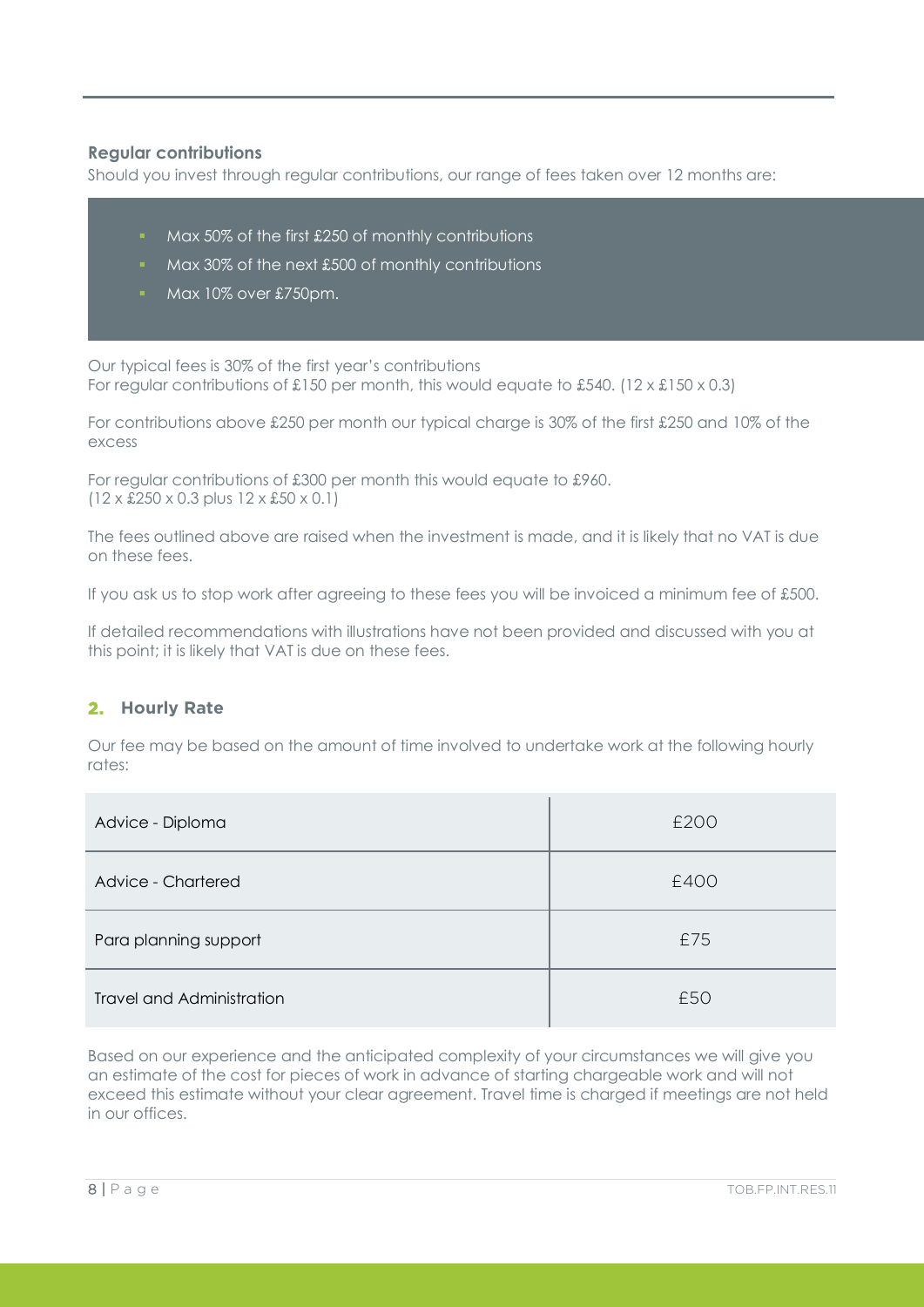The typical time involved to complete the advice process in our offices by a diploma qualified adviser for a client with a single investment or to set up a pension arrangement will be:

Adviser – 6 hours at a cost of £1,200 Paraplanner – 5 hours at a cost of £375 **A total of £1,575**

For a Pension Transfer from two ceding schemes, in our offices, it will be:

Adviser – 3 hours at a cost of £600 Paraplanner – 8 hours at a cost of £600 **A total of £1,200**

If you ask us to stop work after agreeing to these fees you will be invoiced for the time spent on your case before, we receive your instructions.

If detailed recommendations with illustrations have not been provided and discussed with you at this point; it is likely that VAT is due on these fees.

# **3. Fixed Rates**

**We offer a range of advice services at fixed rates, set after an initial consultation. Full details of all fixed price services available will be provided on request but our typical fees for two levels of Financial Review are:**

#### **Full Financial Review £2,500**

A fully documented review of your assets and liabilities and net worth; current and projected income and expenses (e.g., projected into retirement); insurance policies, retirement provision and other investments, including an analysis of current product and fund features and estimated inheritance tax liabilities with generic recommendations to meet the your broad financial objectives.

#### **Basic Financial Review £1,250**

**A simple documented review of current arrangements in relation to your objectives, orientated to meet a particular need (such as retirement income) with generic recommendations**

If no further work is undertaken leading to an actual investment; it is likely that VAT is due on these fees.

Fees calculated using an hourly or fixed rate may be paid directly or be converted to a % of a subsequent investment, facilitated by the Product Provider.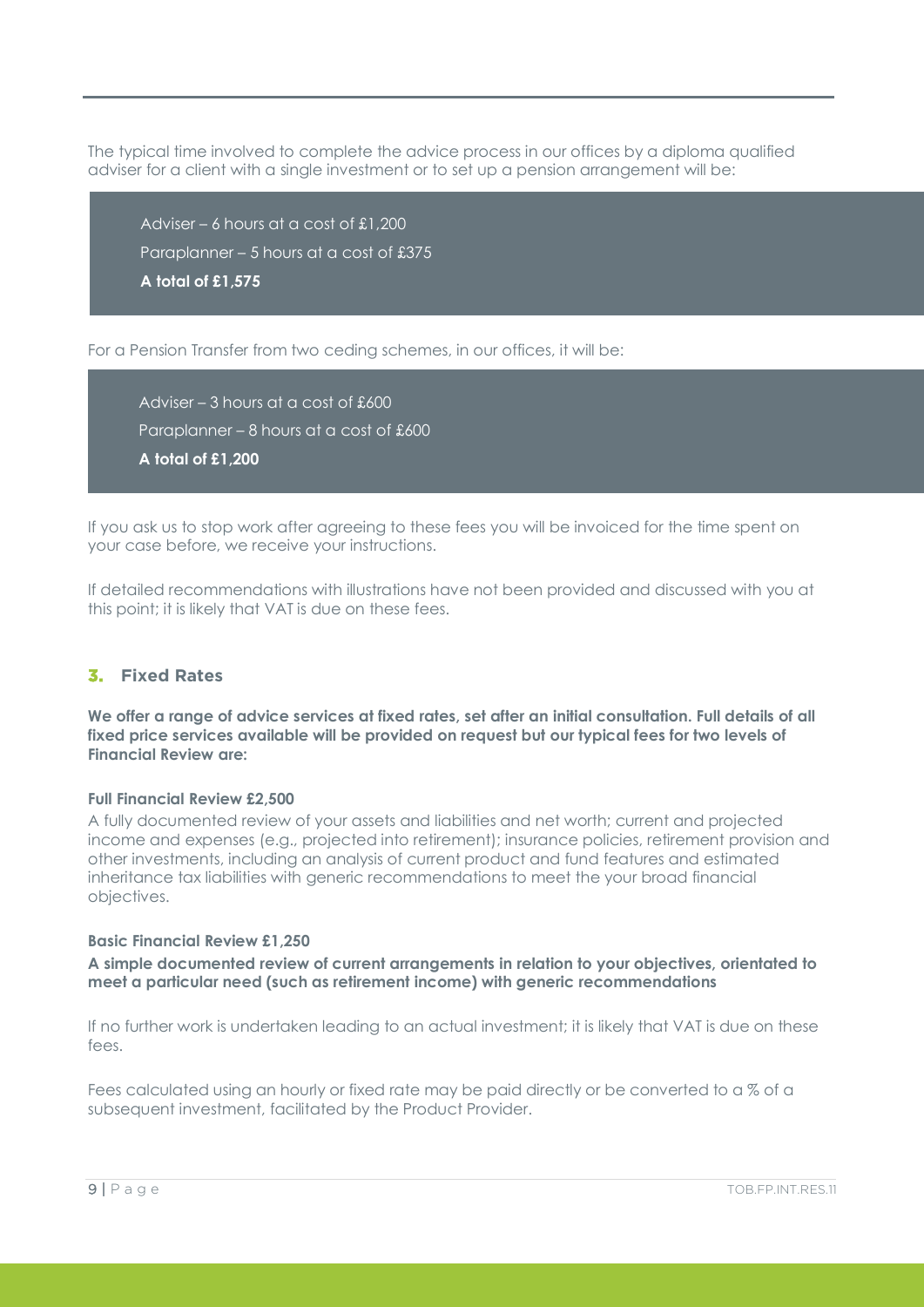# **Minimum fees & VAT**

The fees outlined above are raised when the investment is made, and it is likely that no VAT is due on these fees.

Any variation to this amount will be confirmed in writing to you before proceeding further. This may be for example for larger or more complex loans, or where your personal situation is more complex regarding income sources, taxation, residence and credit rating.

If you ask us to stop work after agreeing to these fees you will be invoiced a minimum fee of £550.

- After agreeing the fees, but before we do any work  $= 0\%$  of agreed fees
- After we have started researching your current arrangements and/or solutions, but before designing a solution = 25% of agreed fees.
- After we have started designing a solution, but before we present our recommendation = 50% of agreed fees
- After we have presented our recommendation, but before we start implementation = 75% of agreed fees
- After starting the implementation process = 100% of agreed fees.

If detailed recommendations with illustrations have not been provided and discussed with you at this point; it is likely that VAT is due on these fees.

#### **Advising on 'Defined Benefit Pension transfers' and 'Safeguarded Rights'**

We offer two advisory services in connection with this complex area of advice, both of which will incur an advice fee irrespective of whether a transfer of benefits is recommended. Both services are charged for separately:

- **Abridged advice** Abridged advice this is a lower cost service which will only determine if a transfer/conversion is either unsuitable, or that it's not possible to make a conclusive recommendation on the information provided. This service still requires an extensive discovery meeting. We charge a fixed fee of £750.00 plus VAT payable on receipt of our written report. If you proceed to full advice the cost of abridged advice (excluding VAT) will be discounted from the full advice fee.
- **Full advice** this service includes detailed analysis of your existing arrangements, cash flow modelling where relevant, and alternatives for funding your retirement lifestyle. A recommendation will be made either to transfer/convert, or to retain your benefits in their current form. Our fees for this service are aligned to our normal investment advice fees. Where a transfer is recommended and arranged, it will be possible to facilitate the advice fee through the new pension scheme. Where we recommend you retain your existing benefits you will need to be able to settle the fee from your other sources and VAT will also be payable\*. **Be sure you have sufficient funds to pay our fee before commencing Defined Benefit Pension Transfer advice.**

\*In **very** limited circumstances it may be possible to provide advice where the fee is only due where a transfer takes place.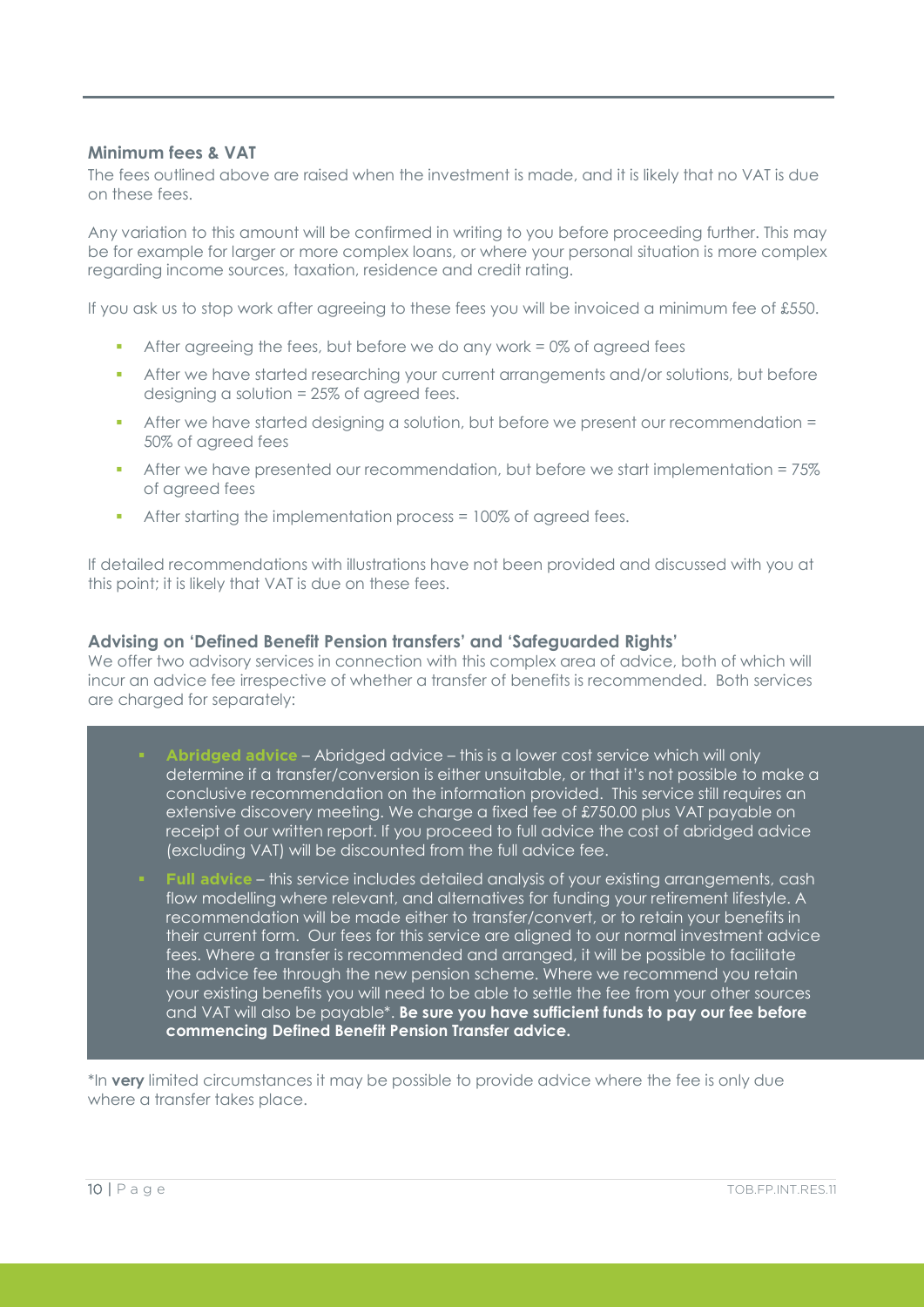**Where a recommendation has been given to retain benefits under abridged advice, full advice cannot be offered.**

**We do not facilitate transactions against our recommendations in either our abridged or full advice services.** 

# **Disengagement from Defined Benefit Pension Transfer Advice Service**

You may cancel our defined Benefit Pension Transfer advice process at any time. We may have incurred costs in researching your pension scheme and these will be passed on to you. Our costs will be based on the hourly rates quoted above.

We will confirm that the process has been terminated before advice was given, in writing.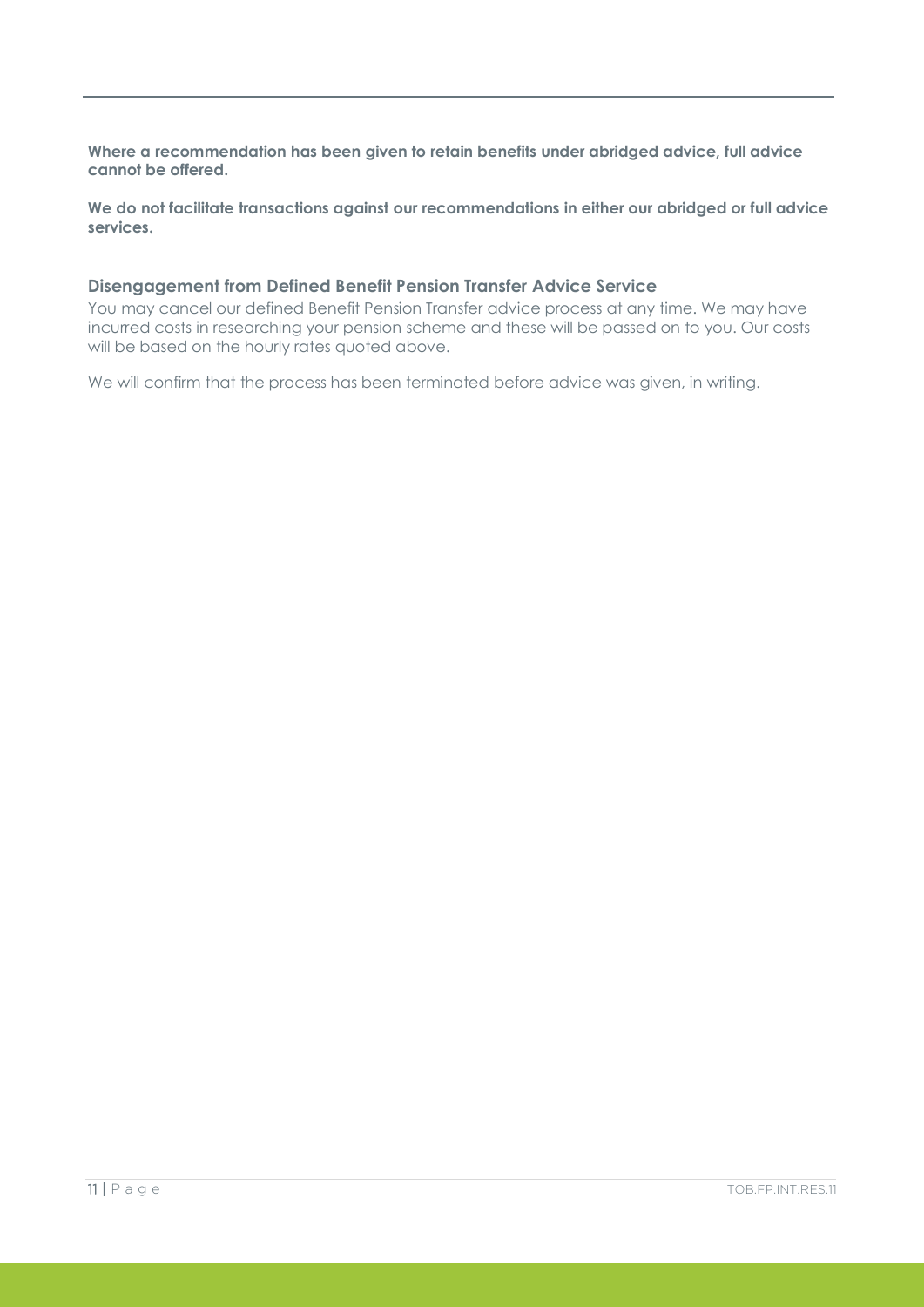# ONGOING SERVICE & FEES

Set out below are the detailed elements for the indicative levels of ongoing service that we deliver to our clients. You can if you wish to, add, or enhance levels of service with your adviser if you feel appropriate. Our fees for these services can be seen below:

| <b>Wealth</b><br><b>Management</b>  | Where client's portfolios grow in terms of value, and potentially<br>complexity, these need to be managed and reviewed appropriately.<br>Building on our annual review services, this offering has more frequent<br>reviews and opportunities to ensure clients are kept informed of<br>performance, and plans maintained in line with client's circumstances<br>and objectives. This may well include consultations with other specialist<br>advisers. |
|-------------------------------------|---------------------------------------------------------------------------------------------------------------------------------------------------------------------------------------------------------------------------------------------------------------------------------------------------------------------------------------------------------------------------------------------------------------------------------------------------------|
| <b>Financial</b><br><b>Planning</b> | A comprehensive service aimed at initial analysis, recommendation,<br>and implementation in line with a client's immediate needs. With<br>ongoing review and recommendation, this is a service to adapt to a<br>client's changing needs and circumstances.                                                                                                                                                                                              |
| <b>Financial</b><br><b>Advice</b>   | A straightforward advice service typically centred on immediate client<br>issues and needs that require initial analysis and recommendations. With<br>ongoing review delivered remotely and via advisory updates, this still<br>brings client awareness and peace of mind.                                                                                                                                                                              |

At a review, we will cover:

- **Assessment of personal circumstances**
- **Review of your goals & objectives**
- Reassessment of your attitude to investment risk/return & market sectors (asset allocation)
- **Review of investment performance & holdings**
- **Valuations & investment commentary**
- Where appropriate, recommendations in order to keep your {new / existing\*} plans in line with your objectives

(\*Advice on new investments/savings will be subject to our 'initial fees' as shown under our 'Investment Fees - Standard' section earlier.)

Service will include recommending changes to existing investments to help meet your goals at an acceptable level of investment risk, providing fund analysis and valuations and a wide range of associated ad hoc services.

All service levels include a review, it is simply the style and frequency that alters as shown in the table overleaf: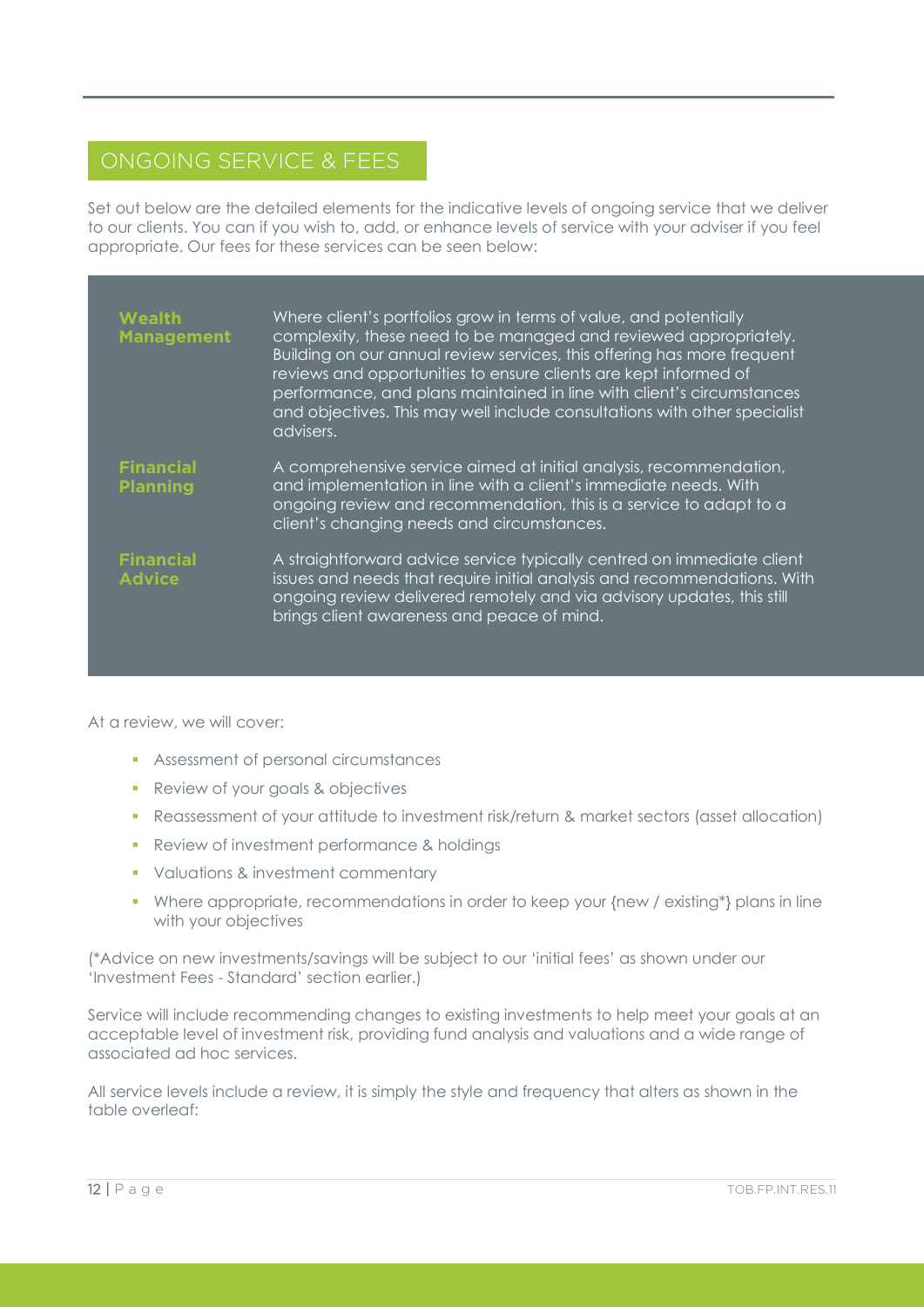| <b>On Going Service Offering</b>                                                                       | Wealth<br><b>Management</b> | <b>Financial</b><br><b>Planning</b> | <b>Financial</b><br><b>Advice</b> |
|--------------------------------------------------------------------------------------------------------|-----------------------------|-------------------------------------|-----------------------------------|
| Keeping you informed with pertinent and<br>relevant information                                        |                             |                                     |                                   |
| Annual valuation of plans invested via us                                                              |                             |                                     |                                   |
| Telephone and email access to your adviser<br>included                                                 |                             |                                     |                                   |
| Annual review of your plans                                                                            |                             |                                     |                                   |
| Annual face-to-face in-person or virtual<br>meeting                                                    |                             |                                     |                                   |
| Half yearly in-person or virtual review meeting                                                        |                             |                                     |                                   |
| Liaising with your other professional advisers<br>such as legal or accountancy without extra<br>charge |                             |                                     |                                   |
| Annual Service Charge                                                                                  | 1.0%                        | 0.75%                               | 0.50%                             |
| Minimum fees that may apply                                                                            | £1,000                      | £500                                | £250                              |

Please note that as the fee is based on the investment value, the actual amount we receive will increase (or decrease) in proportion to any increase (or decrease) in the value of your portfolio.

Alternatively, for clients and their families with more complex financial arrangements likely to need a range of support services over time such as IHT planning, remortgaging, taking retirement benefits over time and regular cash flow monitoring, we may agree a monthly retainer that reflects the service required, paid by standing order or direct debit. A typical fee will be £200 per month. Details are available on request.

#### **Examples of Ongoing Fees**

If we look after you via our Wealth Management service (as detailed above) & your investments are valued at £150,000, our fee is 1%. Therefore, the annual payment to us will be £1,500.

If we look after you via our Financial Planning service (as detailed above) & your investments are valued at £80,000, our fee is 0.75%. Therefore, the annual payment to us will be £600.

If we look after you via our Financial Advice service (as detailed above) & your investments are valued at £50,000, our fee is 0.5%. Therefore, the annual payment to us will be £250.

**The elements that make up your ongoing servicing package are subject to alteration. I will notify you in advance and in writing if any of these aspects change.**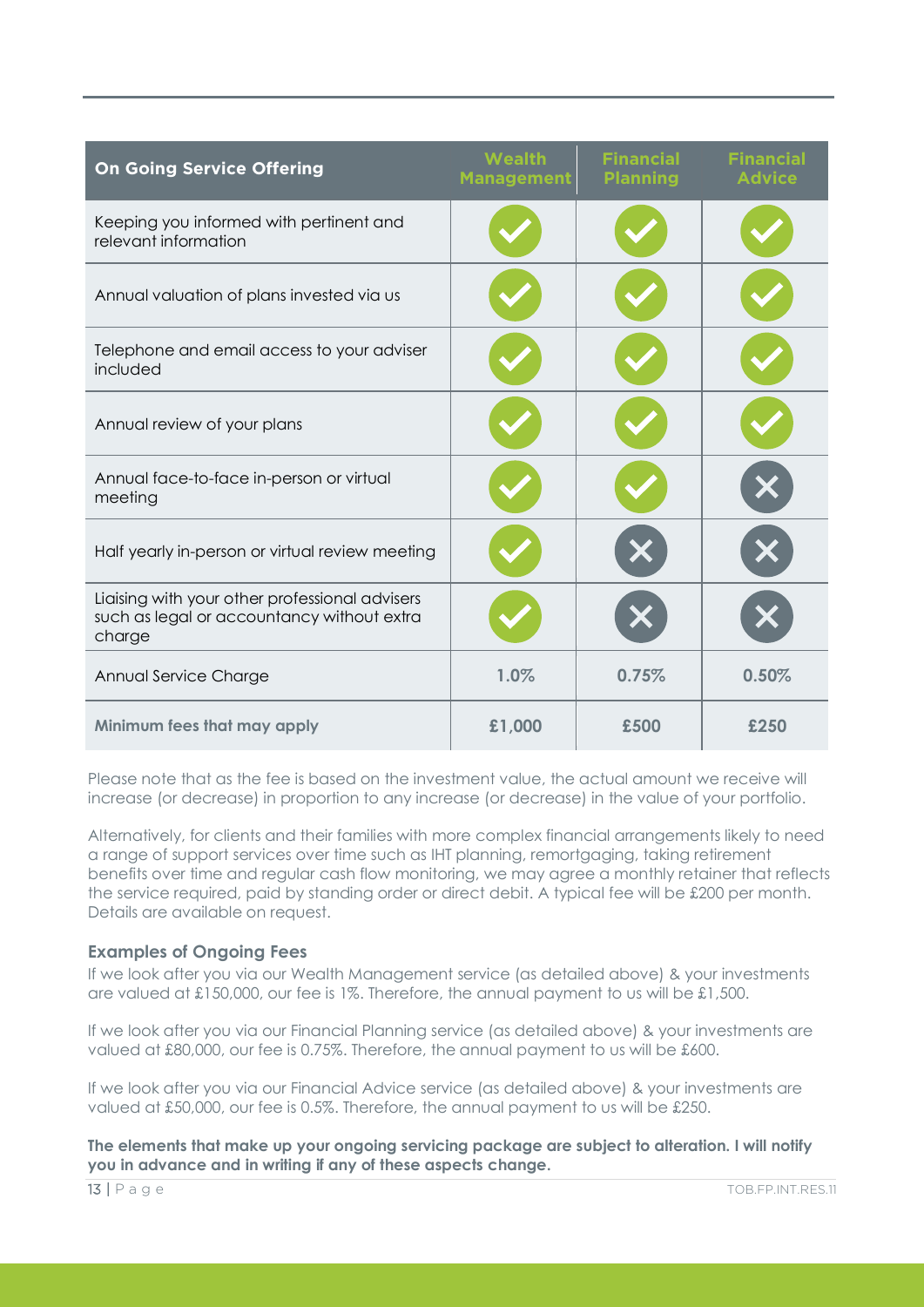#### **Impact Of Fees**

When you make an investment there will be costs involved which will impact on your investment returns. These costs will typically comprise of the platform charge, the fund managers charge and our advice fee. As a typical example these charges may amount to 2.5% a year, so your investment return will be reduced by this amount each year. Your personalised illustration will clearly show the actual costs that will apply to your investment.

# **Investment Fees – Ad-hoc / Where no Ongoing Service in place**

If you do not wish to subscribe to an on-going service, we provide many services on an 'ad-hoc' basis. Should you require any services as noted below, or bespoke work to be carried out, we will be able to tailor a specific service. Please note that implementation fees are in addition to the examples shown below.

An additional fee may be required, typically calculated in accordance with our hourly rates, as shown at the bottom of the table below.

Prior to any work being agreed and carried out we will give an indication of the approximate amount of time that these tasks might take. These additional fees might be paid by single payment (e.g. by cheque), charged from your investment plan(s) or via regular monthly retainer payments (e.g. standing order).

Fees will depend on individual circumstances, but are typically:

| Face to face meeting to review your financial planning, confirm your<br>existing provisions, and identify areas of need and/or concern    | £1,250        |
|-------------------------------------------------------------------------------------------------------------------------------------------|---------------|
| Advice and recommendation to address an agreed area of need /<br>concern (e.g. retirement planning, estate planning, investment solution) | £1,250        |
| Additional research fee per existing pension scheme                                                                                       | £297          |
| Advice on withdrawing money from your retirement funds                                                                                    | £750          |
| Regulatory & taxation updates                                                                                                             | £49           |
| Annual valuation                                                                                                                          | £250          |
| Annual risk profile questionnaire                                                                                                         | £350          |
| Annual telephone advisory update                                                                                                          | £500          |
| Additional reviews per session                                                                                                            | £500          |
| Pure time related rate work per hour                                                                                                      | £200          |
| Implementation fees                                                                                                                       | Standard fees |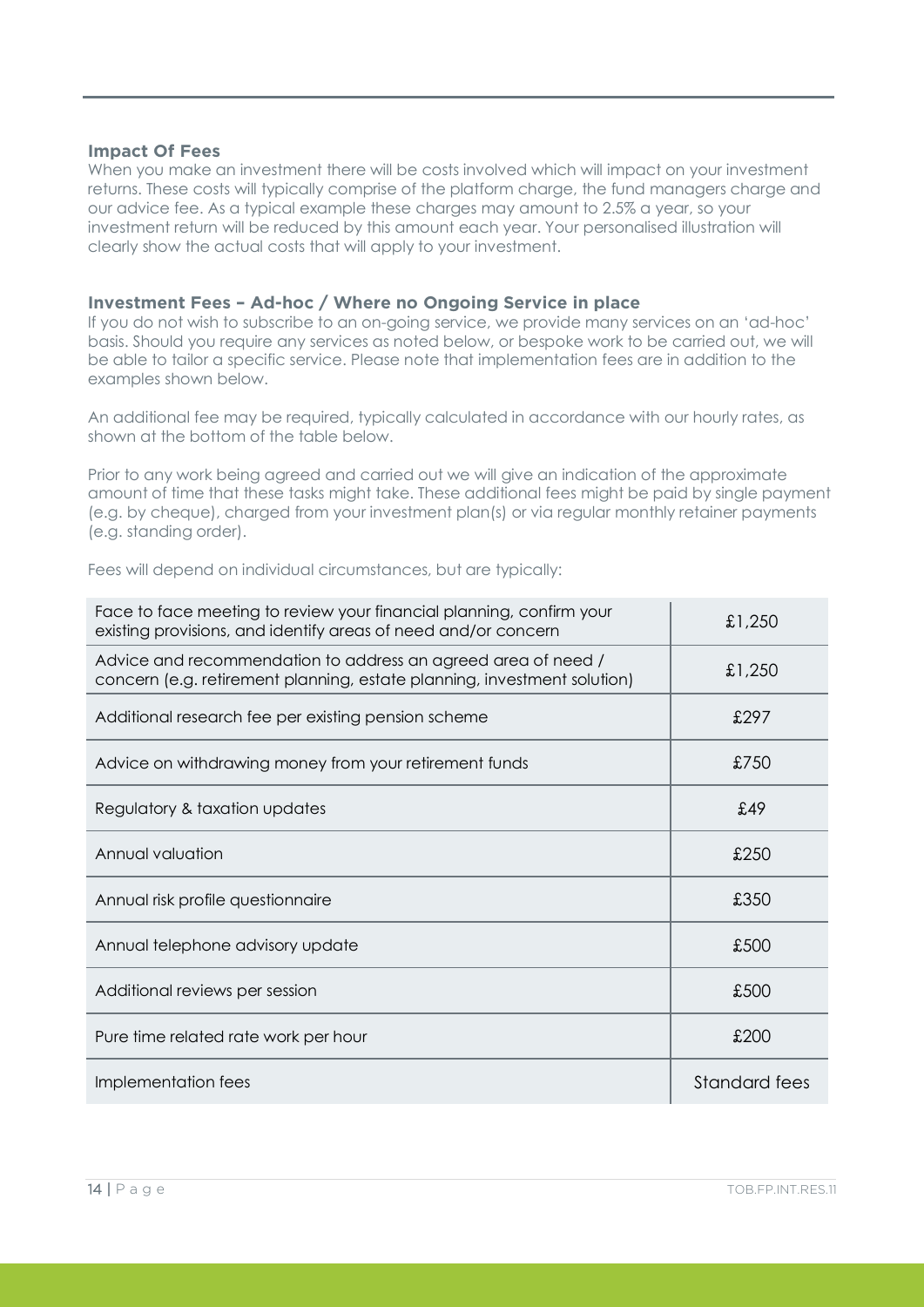For example, a client wishes to invest £100,000 and does not wish to be part of our ongoing advice services. The fees from the table that would typically apply are:

'Face to face meeting' to review your financial planning, confirm your existing provisions, and identify areas of need and/or concern = £1,250 plus 'Advice and recommendation' to address an agreed area of need / concern (e.g. retirement planning, estate planning, investment solution) =  $£1,250$  plus

Implementation fees will also apply as per the standard fees (e.g.  $3\%$  of £100,000) = £3,000

Total fee =  $£1250 + £1250 + £3,000 = £5,500$ 

*Please note that these services on their own are likely to attract Valued Added Tax (VAT), in accordance with current HMRC (Her Majesty's Revenue and Customs) guidelines.*

**Where any of the above services are included in an ongoing service option, you will not be charged separately for these services.**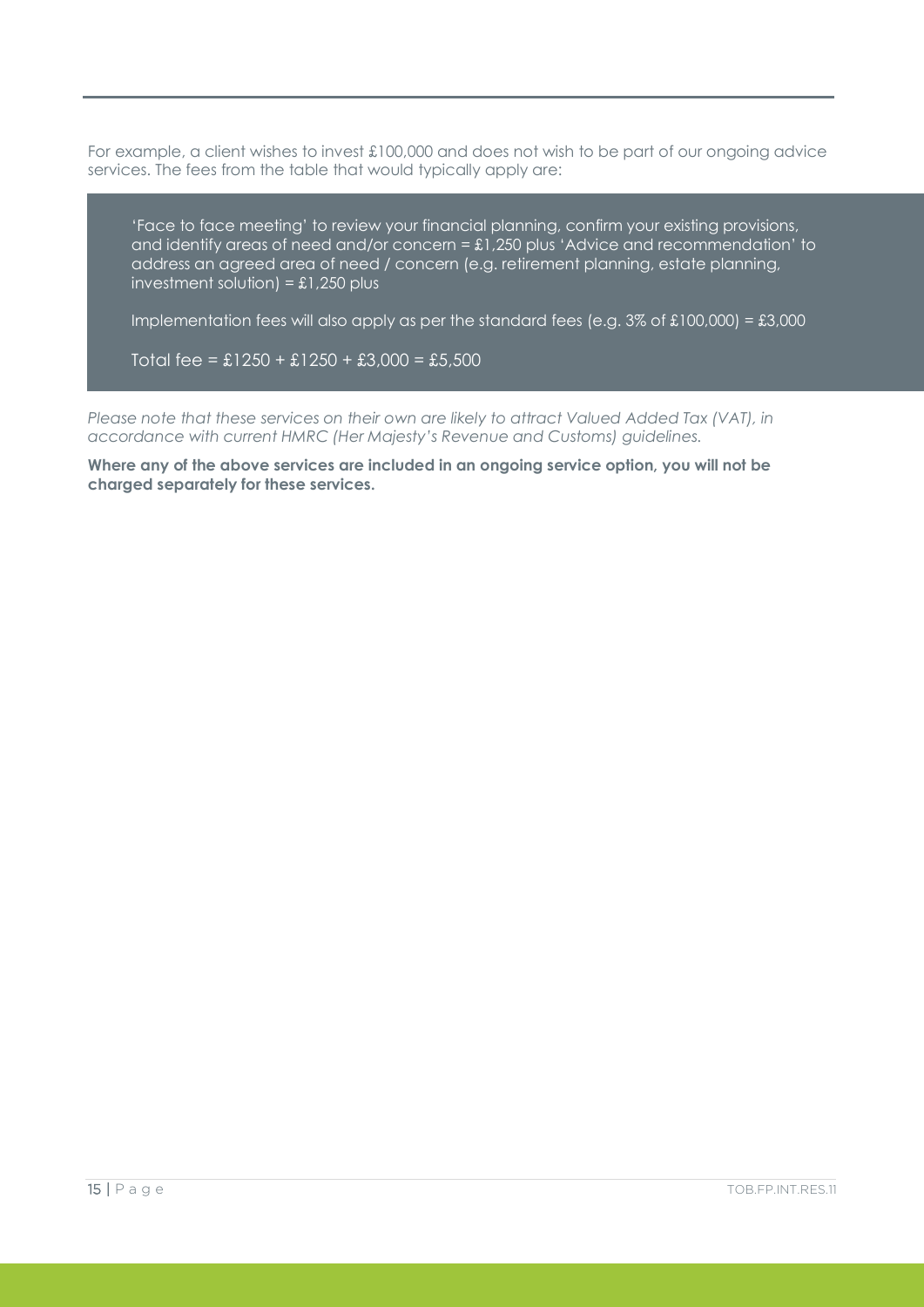# MORTGAGE & PROTECTION - ONGOING SERVICES & FEES

Set out below are the details for the ongoing service that we deliver to our clients. You can if you wish to, add or enhance levels of service with your adviser if you feel appropriate (usually for an agreed fee).

There is no fee for the following level of service, as we will have been paid commission from the mortgage lender or insurance provider at inception of your mortgage or protection plans.

#### **1. Communication**

In order to provide you with a high-quality service we may want to contact you regarding items we consider are of interest to you, or to make you aware of new opportunities. If this happens, we would like to contact you.

#### **2. Protection**

It is important to ensure your current protection plans and provisions remain in line with your requirements, which may change over time.

# **3. Mortgages**

If we do not review your borrowing, you may end up paying more than you need to for your loans. We aim to contact you before any special terms of your mortgage expire. We encourage you to contact us should your financial circumstances change in the meantime.

We will make reasonable endeavours to contact you. Please be aware that should we not be able to review your mortgage before the end of any special term, this may result in you paying considerably more for your loan.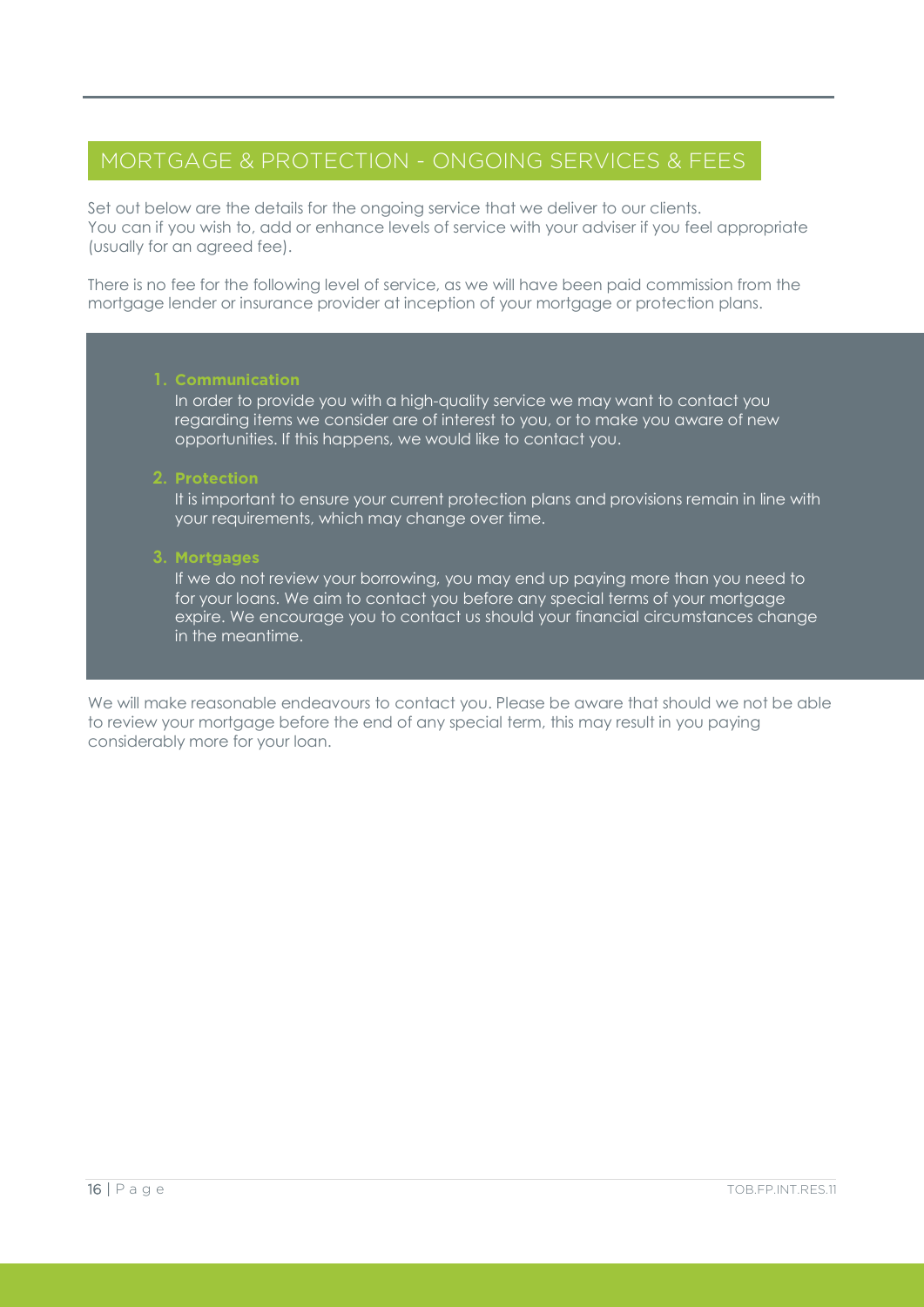# OTHER IMPORTANT INFORMATION

# **The Permitted Scope of Our Advice**

i<br>I

We have set out above the general permitted business of Quilter Financial Services Limited and Quilter Mortagge Planning Limited] by the FCA.

However, we are only able to offer advice from certain leading investment, insurance, and mortgage companies. By restricting the permitted business to a selected panel of product providers and to a carefully chosen range of their products Quilter Financial Services Limited and Quilter Mortgage Planning Limited ensure that we are able to meet the needs of our clients and deliver the high standards they expect and deserve.

We provide a list of the companies on our panel on request.

Examples of products and services which we are prohibited from recommending include the following:

- Any overseas service or product (for example QROPS and QNUPS but excluding Offshore bonds designed for UK resident clients); and
- Non Mainstream Pooled Investments (NMPIs), such as Unregulated Collective Investments Schemes (UCIS).

In the event that you wish to consider a product or service which is not included in the Quilter Financial Planning authorised list, and which is outside of the offering of any other Quilter group company, we may be able to introduce you to a third party who might be able to provide you with further information and/or advice on a particular product or service. Please note though that in such circumstances, any such introduction and any information and/or advice on the product and service provided by that third party will be separate and distinct to those offered by any Quilter company.

As such, Quilter does not accept any responsibility for any such introduction or for information and/or advice provided by any third party.

Please do not hesitate to call us should you have any queries or concerns: **01732 834 834**

# **If Complaints – If You Are Not Happy With Our Service**

If you are not happy with our service, or have a complaint about your Adviser or any financial advice you have received from your Adviser, please contact us:

# **In writing:**

Quilter Financial Planning Complaints **Department** Riverside House The Waterfront Newcastle upon Tyne NE15 8NY

**Email:** QFPcomplaints@quilter.com

**Tel:** 0191 241 0700

We will be happy to provide you with a summary of the internal procedures for handling complaints, this is available without charge upon request or will be provided to you when we acknowledge your complaint.

If you cannot settle your complaint with us, you may be entitled to refer it to the Financial Ombudsman Service.

The Financial Ombudsman Service can be contacted as follows:

The Financial Ombudsman Service Exchange Tower London E14 9SR

**Tel:** 0300 1239123 or 0800 023 4567 **Email:** [complaint.info@financial](mailto:complaint.info@financial-ombudsman.org.uk)[ombudsman.org.uk](mailto:complaint.info@financial-ombudsman.org.uk) **Website**[: www.financial-ombudsman.org.uk](http://www.financial-ombudsman.org.uk/)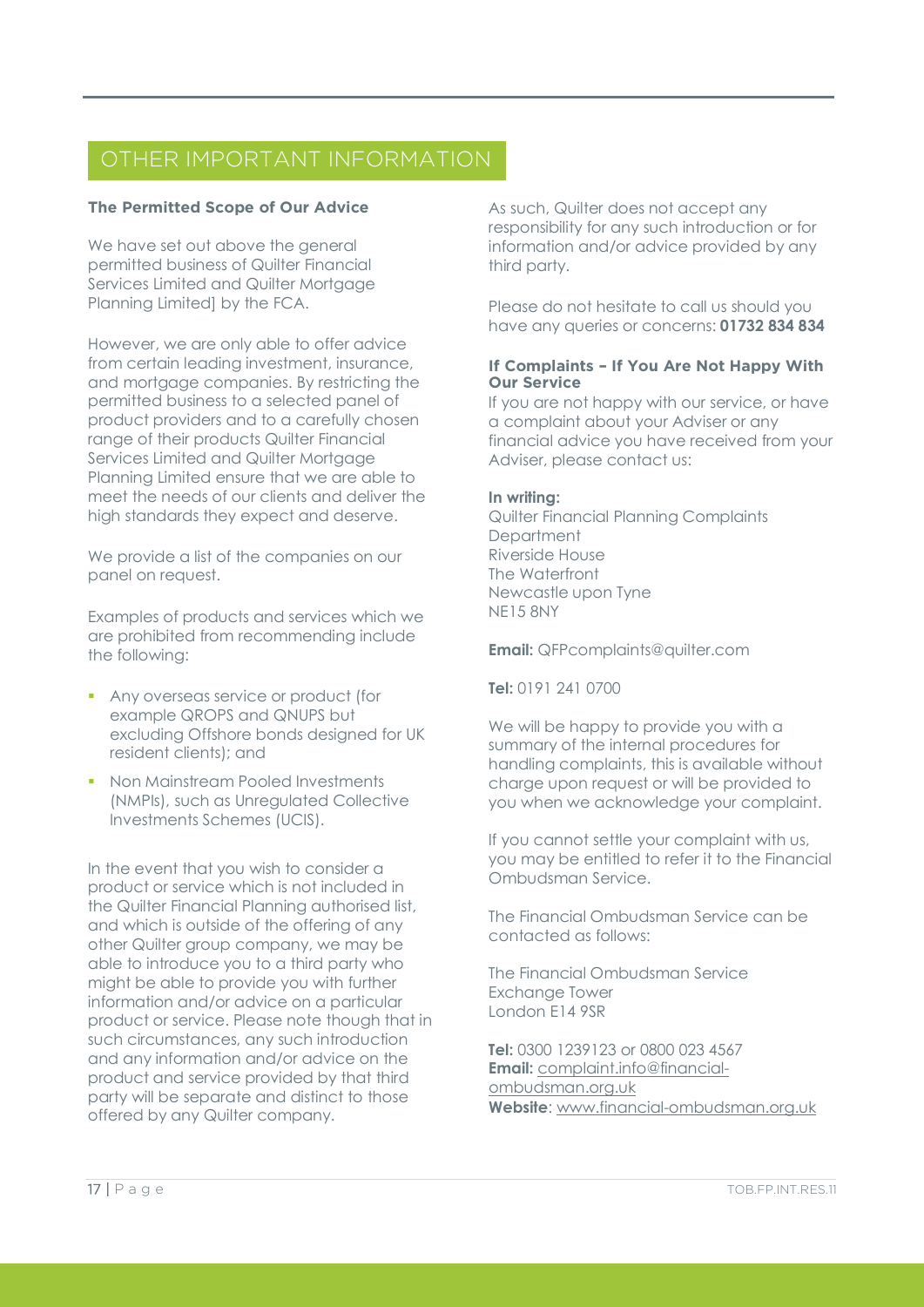You should note that if your product is not regulated by the FCA (for example, a buy-tolet mortgage), you may NOT be entitled to refer the complaint to the Financial Ombudsman Service.

This is the current process. Should it change, we will notify you the next time we meet by issuing you with an updated version of this document. If, however, you want to have the updated version sooner you can request them at any time, and I will provide you with the updated process.

#### **Our Contact Details**

You may communicate with us at any time using the following contact details:

# **Citrus Financial Management Ltd**

**Tel:** 01732 834 834 **Email:** [advice@citrusfinancial.co.uk](mailto:advice@citrusfinancial.co.uk)  **Website**: [www.citrusfinancial.co.uk](http://www.citrusfinancial.co.uk/)

#### **In writing:**

2nd Floor Watermill House Chevening Road Chipstead Sevenoaks Kent. TN13 2RY

#### **Our Regulator - The Financial Conduct Authority**

Citrus Financial Management Ltd (FCA register number is 413291) is an appointed representative of Quilter Financial Services Limited (FCA Register number is 440703), and Quilter Mortgage Planning Limited (FCA Register number 440718), of Senator House, 85 Queen Victoria Street, London, EC4V 4AB which are authorised and regulated by the Financial Conduct Authority.

The permitted business of Quilter Financial Services Limited and Quilter Mortgage Planning Limited is advising on and arranging pensions, investments, mortgages, life assurance and general insurance.

You can check this on the FCA's Register by visiting the FCA's website at: <https://register.fca.org.uk/s/> or by contacting the FCA on 0300 500 8082 or 0800 111 6768.

The FCA address is: 12 Endeavour Square, London. F<sub>20</sub> 1 IN

#### **Unregulated Mortgages**

It is important to point out that not all mortgage loans and services are regulated by the Financial Conduct Authority. Some of the advice and services we provide may relate to loans which are either unregulated or have limited consumer protection.

We will confirm to you if any product we are recommending is not regulated by the FCA.

You should note that if we are arranging a "Buy-to-Let" mortgage for you, it is very important to understand that very few Buy-to-Let mortgages are regulated by the Financial Conduct Authority (FCA).

We will confirm to you if any product we are recommending is a Business Loan; a Business Buy-to-Let; or a Consumer Buy-to-let loan.

#### **Client Classification Levels For Your Protection**

The FCA has rules which affect the rights you have as a client. In our dealings with you we will be representing you as the client.

By default, we categorise all of our individual clients as 'retail' clients. The range of financial products and investments we recommend are tailored to meet the needs of retail clients. As a retail client, you will have rights under the Financial Ombudsman Service (FOS) and the Financial Services Compensation Scheme (FSCS). These rights will apply to the provision of the advice we provide.

In most cases these rights will also apply to the products we recommend. However, there are some exemptions for specialist products such as Enterprise Investment Schemes and Venture Capital Trusts. Your adviser will let you know if the product recommended will not have rights under the FOS or FSCS.

There are other client categorisations that don't have these rights. These are "professional" clients and "eligible counterparties".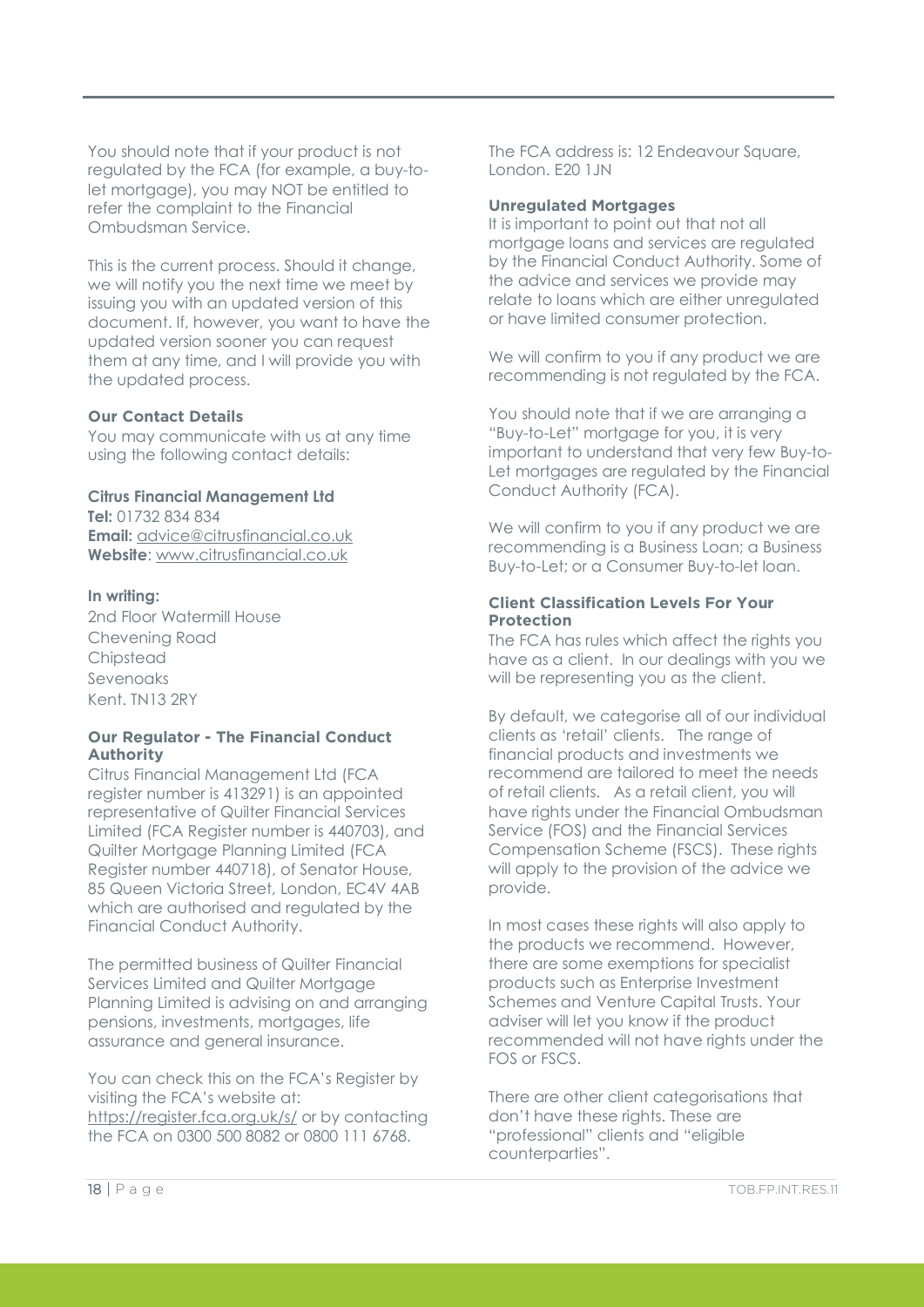You may have the right to be categorised as a professional client and revoke your retail client status on request. Should you feel you have the skills, knowledge and experience to be a professional client and don't wish to have the same protection afforded to retail clients (as explained above), please let me know and we will complete the forms necessary to re-categorise you.

If you have any questions regarding your categorisation (e.g. if you are a large company), please write to Quilter Financial Planning Ltd Compliance Department, Quilter Financial Planning Limited, Riverside House, The Waterfront, Newcastle upon Tyne, NE15 8NY or using the contact details above.

#### **Client Money Peace Of Mind**

We do not handle Client Money. We never handle cash and will only accept a cheque made out to us in settlement of Advice and Service fees. Our preferred method of payment is via bank transfer.

#### **Your Duty of Disclosure**

Any financial advice we provide will be based on your personal financial circumstances and objectives. It is important that the information you give us is both accurate and a true reflection of your current circumstances.

It is your responsibility to provide complete and accurate information to a provider (a provider being for example, an organisation that provides insurance, mortgage, or investment related plans).

It is important that all statements made on any proposal form, or on any additional documentation are full and accurate.

Please be aware that if you fail to disclose any relevant information, or any change of circumstances to a provider, then the terms of your desired plan may be invalidated (e.g., an insurance claim may not be paid). We strongly recommend that the information you provide is checked thoroughly prior to submission.

#### **Client Risk**

The value of investments can fall as well as rise. You may get back less than you originally invested. The price of investments that we recommend to you may depend on fluctuations in financial markets or other economic factors that are beyond our control. The past performance of an investment or product is not a reliable indicator of future results. You should therefore carefully consider all investment/product decisions.

Any specific warnings relevant to particular investments, investment strategies, or products will be provided to you in your Suitability Advice Report and/or your Demands and Needs Statement collectively (Written Advice).

#### **Investment, Mortgage and Protection Advice and Recommendations Scope**

Any investment, mortgage, or protection advice your adviser provides will be based on your personal financial circumstances and objectives. We will confirm these and the reasons for any recommendation in your Written Advice

If you have asked for any restrictions on the types of investment or the markets you wish to invest in, these will be confirmed in your Written Advice. We will always make it clear when products are not within the 'regulated' scope and advise you of your rights.

#### **Paying For Advised Services**

Where payments are facilitated through a product, this will impact the actual amount remaining invested. Payment of the initial Advice and Ongoing Service fees facilitated by the relevant Product Providers or Platform administrators will be as a percentage of contributions invested or of the value of the plan's value/funds under management as at the anniversary of the initial investment. As such, the cash equivalent amount will vary depending on the value at the time.

Providers/Platform administrators will detail the specific process they operate to facilitate a fee in their literature. If you opt to pay the Adviser Charge directly (not through a product) an invoice will also be provided,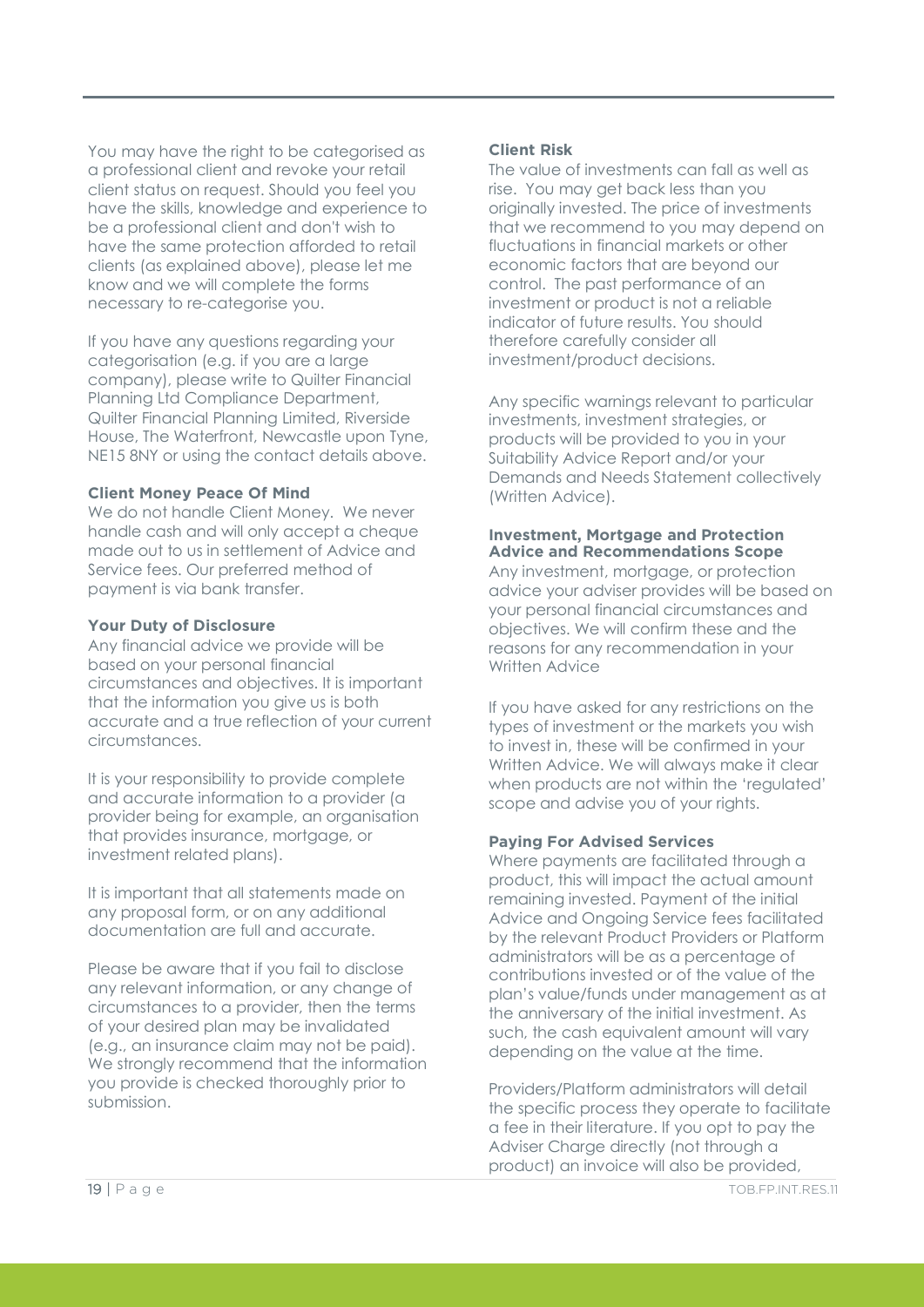which must be settled within 14 days of issue (we reserve the right to charge interest on late payments at a rate of 3% above Bank base rate).

Full details of the final Advice will be provided in the Suitability Advice Report. Full details of any future Service fee will be provided either in the Suitability Advice Report or 'Authority to Proceed' document prepared for you by your Adviser. You may also be asked to sign and return a copy of the Authority to Proceed document to confirm your understanding and acceptance of the arrangements.

Other costs, including taxes, related to transactions may arise that are not paid via us or imposed by us. For further details on how to pay for our services, please read the "Guide to Our Services". There are no additional charges for our services for using a means of distance communication.

#### **Implementing Investment Solutions**

As with most investments there is a risk of loss, especially in the short-term (over periods of less than five years). If you need access to your money in the very short-term, then holding it in a risk-free bank account could be the right course of action. We will discuss these options with you, as well as providing a detailed Suitability Advice Report for you to read in your own time, before we implement our recommendations. This will help ensure you understand the advice you have been given. Of course, if you have any questions, we will be happy to help. You are not obliged to implement any of our recommendations. However, we may still charge a fee for our advice.

When we arrange an investment for you it will typically be made into a collective investment fund. These funds have a range of different investment strategies so we will recommend one that aligns with your attitude to risk and the period of time you wish to invest for.

These funds will typically be bought via an investment platform that we recommend for you. Once we have completed the advice process the investment will be made for you in a timely manner, and in accordance with our Best Execution Policy. For example, for the majority of collective investments, they will be bought or sold at the next Valuation Point (typically 12.00 Midday) the next business day, after the instruction has been received by the platform.

Once we have agreed on an appropriate solution, we will provide you with full details of the investment fund, platform, and all associated costs.

#### **Cancellation / Termination of Authority**

You can cancel these terms of business at any time without penalty. This will not affect any outstanding transactions being carried out on your behalf and you may still have to pay a fee to us – see Investment Advice Refunds below.

To cancel these terms of business you should notify us using the contact details on the page 18.

The Ongoing Service fee or our authority to act on your behalf can be cancelled at any time without any penalty by email or post using contact details provided on page 18. These methods ensure we have an audit trail for your instruction. You will be responsible for cancelling any instructions from your bank. If the fee is being taken from your investments, we will endeavour to instruct the Provider, Platform or DFM to stop the fee within 5 working days of receiving your instructions and refund any over payment if we are unable to meet this commitment.

You may ask us for an updated estimate of your advice fee at any time and you may ask us not to exceed a given amount without checking with you first.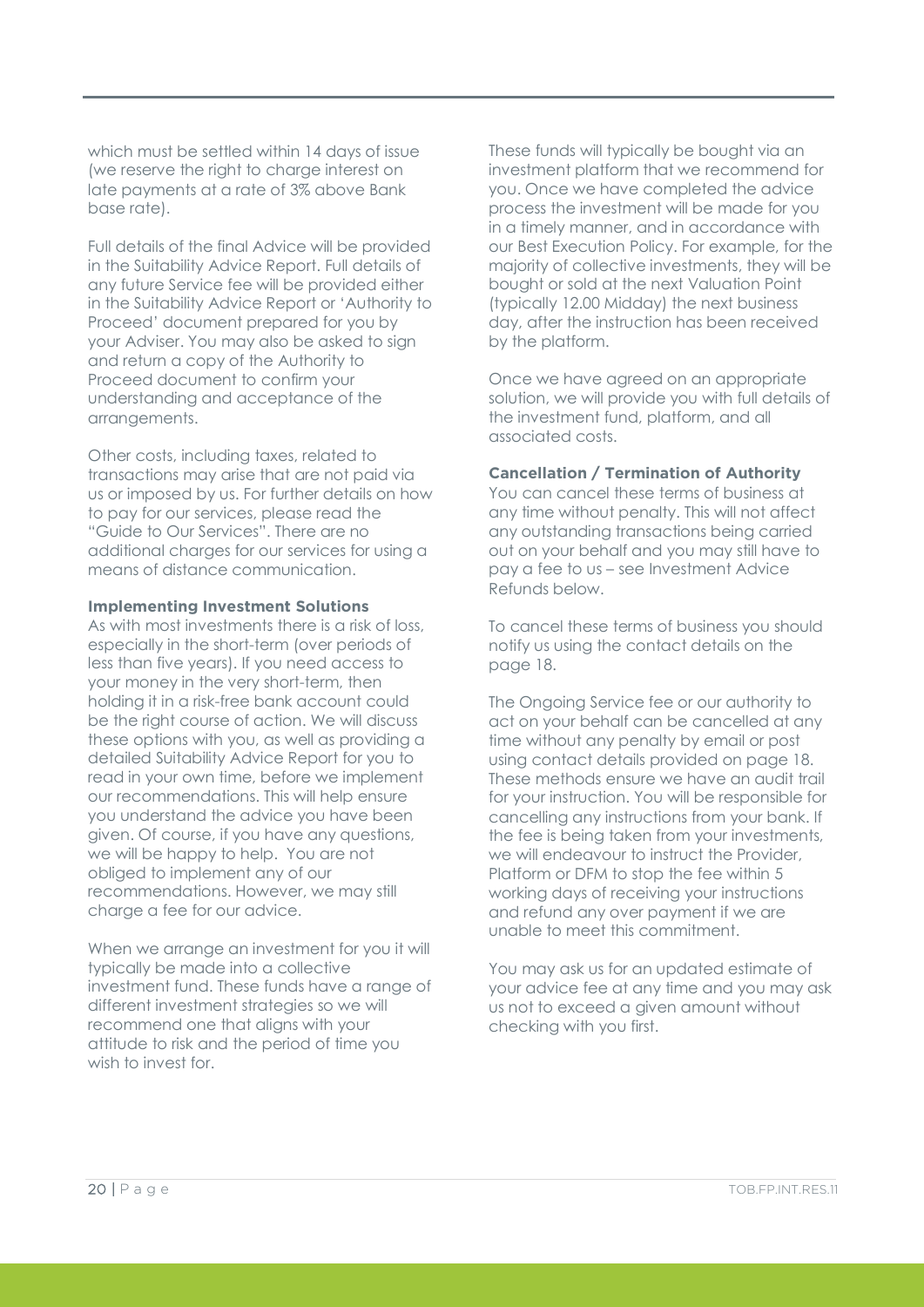# **Investment Advice Refunds**

Our standard policy is that in circumstances where this agreement is terminated, a recommendation is not followed through to implementation, or a product arranged is cancelled at any time, no refunds will be given, and all work undertaken will be billable and due. Please note that this does not affect your statutory rights or ability to complain.

If you cancel your investment(s) in the cooling off period or stop regular contribution payments the fee will no longer be due unless a minimum fee is stated in this Terms of Business and your Adviser Charging Agreement/Authority to Proceed.

# **Language**

Unless agreed by us at outset all communication will be completed in English. We will communicate in a manner that is convenient to you, this could include Faceto-Face meetings, Post, E-mail and by telephone using the contact details on page 18.

### **Location of Advice**

All advice will be conducted in the UK. We do not have permissions to give advice when either you or I are located in any location (outside the UK).

# **Timing of Written Advice**

**Financial Planning:** I will send you a Suitability Advice Report setting out the reasons for my recommendation at the time of my recommendation and where applicable before implementing any advice that I have recommended.

**Mortgage Advice:** I will send you a Suitability Advice Report setting out the reasons for my recommendation within 15 days of making that recommendation.

**Protection Advice:** I will send you a Demands and Needs statement setting out the reasons for my recommendation, before the policy starts. If I am advising you by telephone, and the policy starts on the same day the Demands and Needs statement will be sent by the end of the next working day.

# **VAT**

The service we provide is described as an 'intermediation' service. This means we provide advice with the intention of acting between you and a product provider to arrange a financial product or service. If we did not do this we would be liable for VAT on the fees charged. VAT is not applicable on the fees we charge for intermediation services. In arranging the sale of retail financial products an adviser fee made for advice, even if you decide not to proceed with the purchase of the recommended product, will remain VAT free where the adviser has provided you with full advice services up to that point, including all relevant documentation.

The adviser fee made for an ongoing service is also VAT free provided it is in respect of an intermediation service. This means activities such as topping up an investment or utilising available investment tax allowances, such as the ISA allowance. In the event that the advice services we provide become ancillary to our intermediation services, VAT may become chargeable (e.g., we review your entire financial circumstances but make no or limited recommendations).

Should this change in the future, and where VAT becomes due, we will notify you before conducting any further work. In any case, where VAT is payable on our services it will be charged in addition to the agreed fee.

However, where a Discretionary Fund Manager (DFM) forms part of a solution, then VAT may become chargeable.

# **Declaration of Other Interests**

To ensure that client interests are always put first, we operate a robust Conflict of Interest and Inducements Policy. If a potential conflict of interest does arise it will be actively managed, and we have arrangements in place to ensure that all our clients are treated fairly. If we feel that our interests conflict with yours, you will be contacted, and we will obtain your consent to proceed. Our full conflict of interest policy is available on request.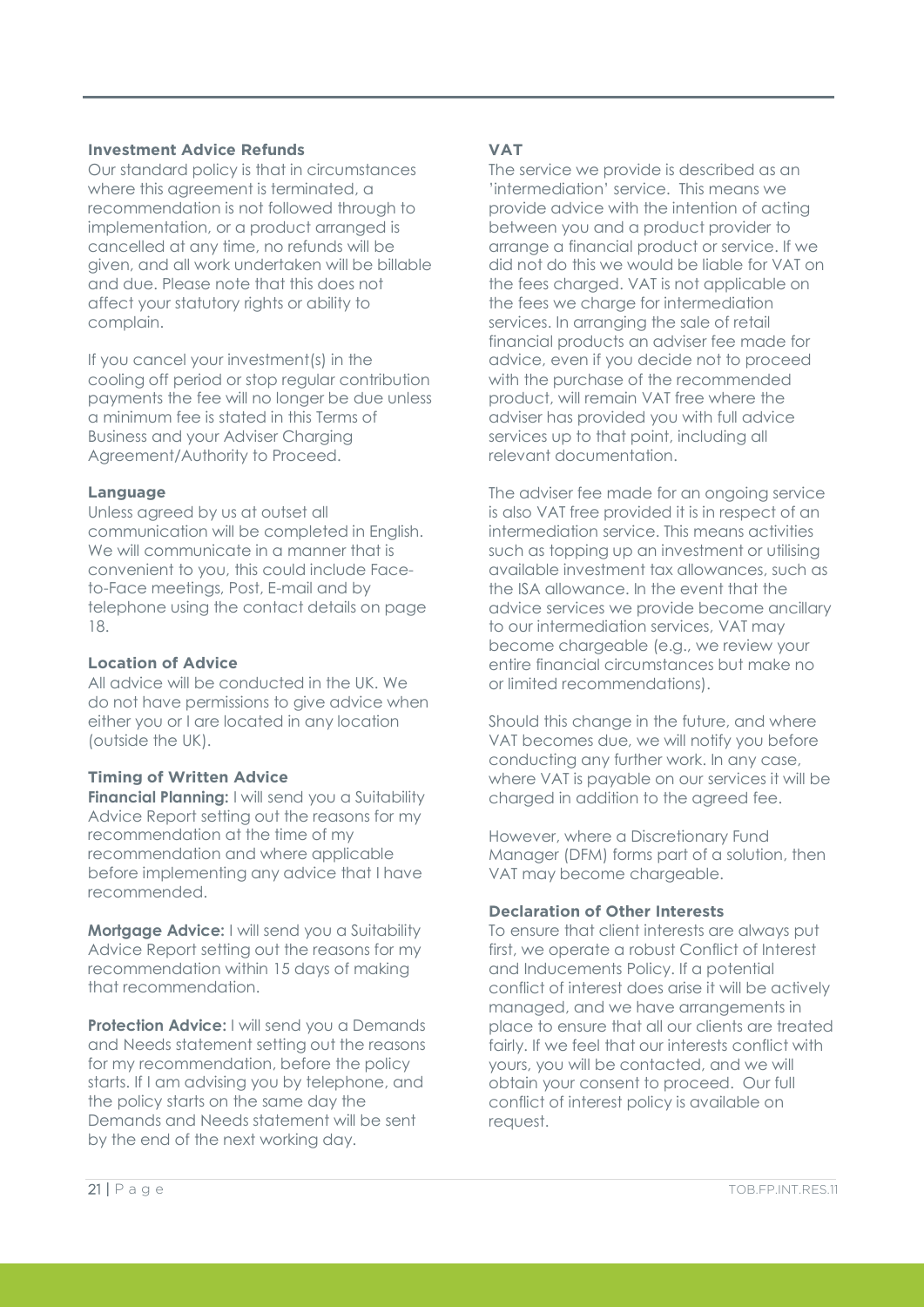#### **Minor Non-Monetary Benefits**

We are not able to receive or retain any inducements from a product provider. Should we receive any additional fee, commission or monetary or non-monetary benefit as a result of a recommendation made to you, we will return this to the product provider or transfer it to you (as appropriate) and attempt to stop further payments or inducements being received.

#### **Our Ownership**

Quilter Financial Services Ltd and Quilter Mortgage Planning Ltd are part of the Quilter Group. The Quilter Group of companies offers a range of pension, protection and investment solutions through both a UK and International platform. This may give rise to a potential conflict of interest where a company within Quilter Group has a suitable solution for your needs. If such a situation occurs, I will ensure that my recommendation is the best execution of your needs. I will also highlight the potential conflict of interest at the time of making the recommendation.

# **Addressing Financial Crime**

All transactions relating to the services provided by us are covered by The Money Laundering, Terrorist Financing and Transfer of Funds Regulations 2017. The FCA also requires that we have appropriate measures in place to prevent the furtherance of financial crime.

Our responsibilities include but are not limited to verifying the identity and address of our clients and any third-party making payments on their behalf. If required, you must supply proof of your identity in accordance with the above Regulations. Identity verification checks may include electronic searches of the electoral roll and the use of credit reference agencies, which will result in a soft 'foot-print' on your credit records. This footprint is not visible to other financial service providers and does not affect your credit rating in anyway. In accordance with the Data Protection Act 2018 acceptance of these terms and conditions represents your permission for us to access this information.

#### **Financial Services Compensation Scheme (FSCS) Current limits**

We are covered by the FSCS. You may be entitled to compensation from the scheme if we cannot meet our obligations. This depends on the type of business and the circumstances of the claim. i.e. it differs for investments, insurance, mortgages and bank accounts.

Further information about compensation scheme arrangements including the conditions governing compensation and the formalities which must be completed to obtain compensation is available from the FSCS via its website at www.fscs.org.uk

# **The Law that we operate under**

All of our agreements provided are governed and construed in accordance with the laws of England and Wales. In relation to any dispute, for your protection you agree to submit to the non-exclusive jurisdiction of the English courts.

# **The Data Protection Act 2018**

The personal information you provide will assist your financial adviser in offering you the best advice as required by the Financial Services and Markets Act 2000. The personal data you provide will be used and stored in accordance with the Data Protection Act 2018 and the UK General Data Protection Regulation (UK GDPR) under UK law. Before collecting any data from you, you will be issued with a Privacy Notice, which will explain in full how we collect, process and store your personal data as well as the purposes for which we require your personal data under the relevant UK laws, and you will be asked to agree to the collecting, storing and use of your Personal Data and any Special Category Data for the purpose of providing advice.